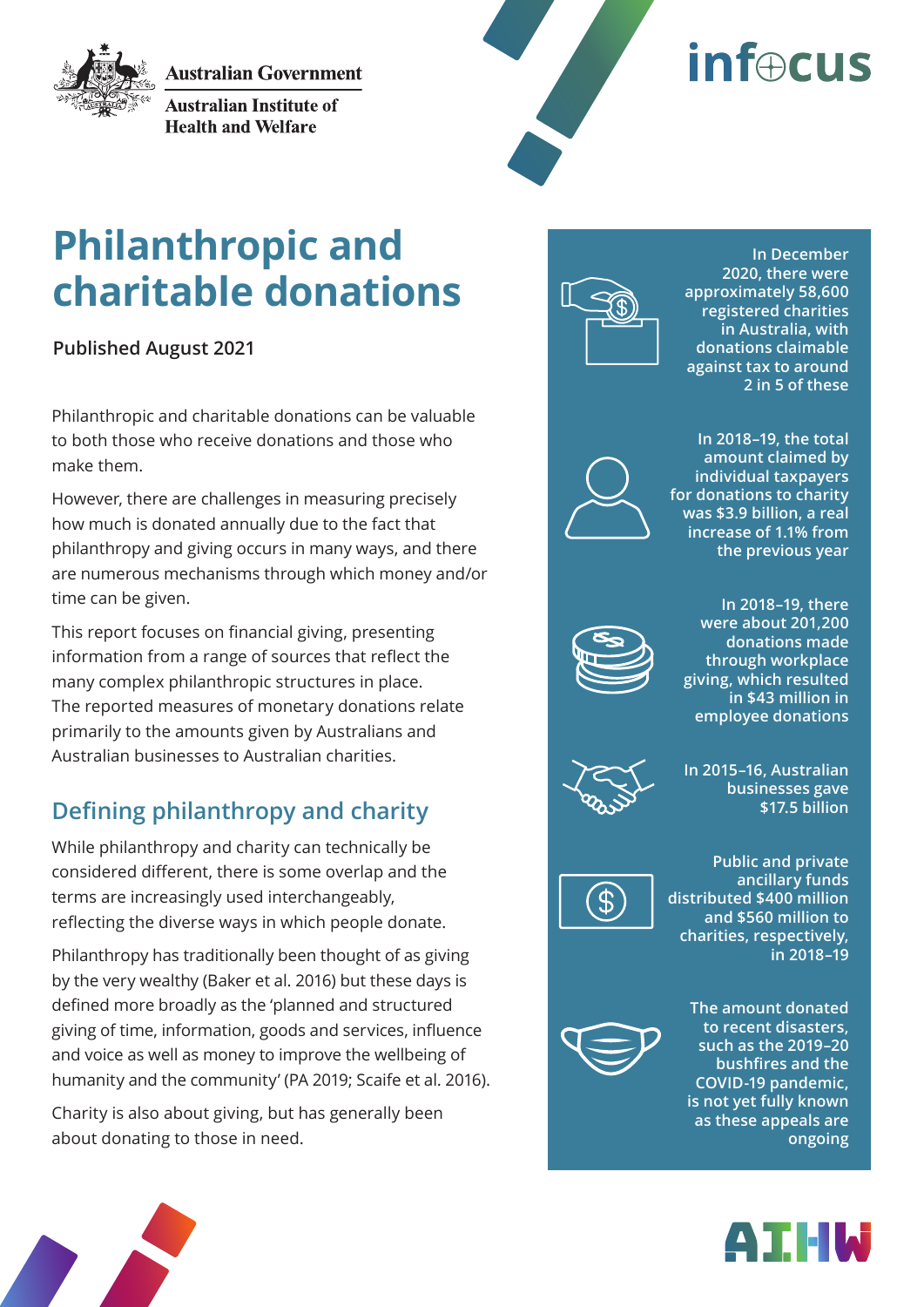Charity is often used to describe voluntary or nonprofit organisations, such as those that raise funds for, or offer support to, the disadvantaged in society. However, in legal terms a charity is a nonprofit entity defined by the *[Charities Act 2013 \(Cth\)](https://www.legislation.gov.au/Details/C2013A00100)* as being established with charitable purposes that are for the public benefit. Financial donations to charities can be tax-deductible providing the organisation receiving the gift is a registered charity and has been endorsed by the Australian Taxation Office (ATO) as a deductible gift recipient (DGR). There are also some nonprofit entities, such as some fire and emergency services, that have DGR status but are not registered as charities.

Some charities are established primarily to deliver structured philanthropy through a range of legal structures, such as ancillary funds and trusts. For other charities, distributing grants may be only 1 element of operations (Cortis et al. 2018).

#### **A note on volunteering**

Volunteering is 'time willingly given for the common good and without financial gain' (VA 2015). It is estimated that volunteering provides well over half of the value of giving in Australia (McLeod 2018).

Formal volunteering occurs through an organisation. Informal volunteering is carried out individually and is the provision of unpaid work to support non-household and non-family members, such as giving emotional support, assisting with transport, running errands and domestic work. Volunteering on an informal basis is increasing (ABS 2018).

Estimates from the General Social Survey 2019 (ABS 2020) showed that among Australians aged 15 years and over:

- 30% participated in formal volunteering in the 12 months prior to the survey
- 52% informally volunteered in the 4 weeks prior to the survey.

More information about volunteers is published in *[Australia's Welfare 2019](https://www.aihw.gov.au/reports/australias-welfare/volunteers)*; with an update to this forthcoming.

## **Individual giving**

The Charities Aid Foundation (CAF) ranks Australia eighth highest of more than 140 countries across 10 years (2009 to 2018) of the World Giving Index, with 3 in 5 Australians making a financial donation to a charity (CAF 2019a). It is recognised that giving makes people feel good and because it has an impact on the lives of others, it strengthens community. People choose to give to align with values and cultural identity, for personal satisfaction and caring about doing the right thing, and giving back (McGregor-Lowndes et al. 2017).

The Giving Australia 2016 study reported the top 3 reasons why people gave as:

- it's a good cause/charity (39%)
- respect for the work it does (21%)
- sympathy for those it helps (14%) (McGregor-Lowndes et al. 2017).

Giving Australia 2016 found that the majority of individual givers donated to nonprofit organisations without intent to make regular or planned ongoing donations to that organisation (Scaife et al. 2016). Three in every 5 respondents indicated that they generally gave on the spur of the moment, with the highest percentage of donations (57%) made through doorknock appeals (McGregor-Lowndes et al. 2017).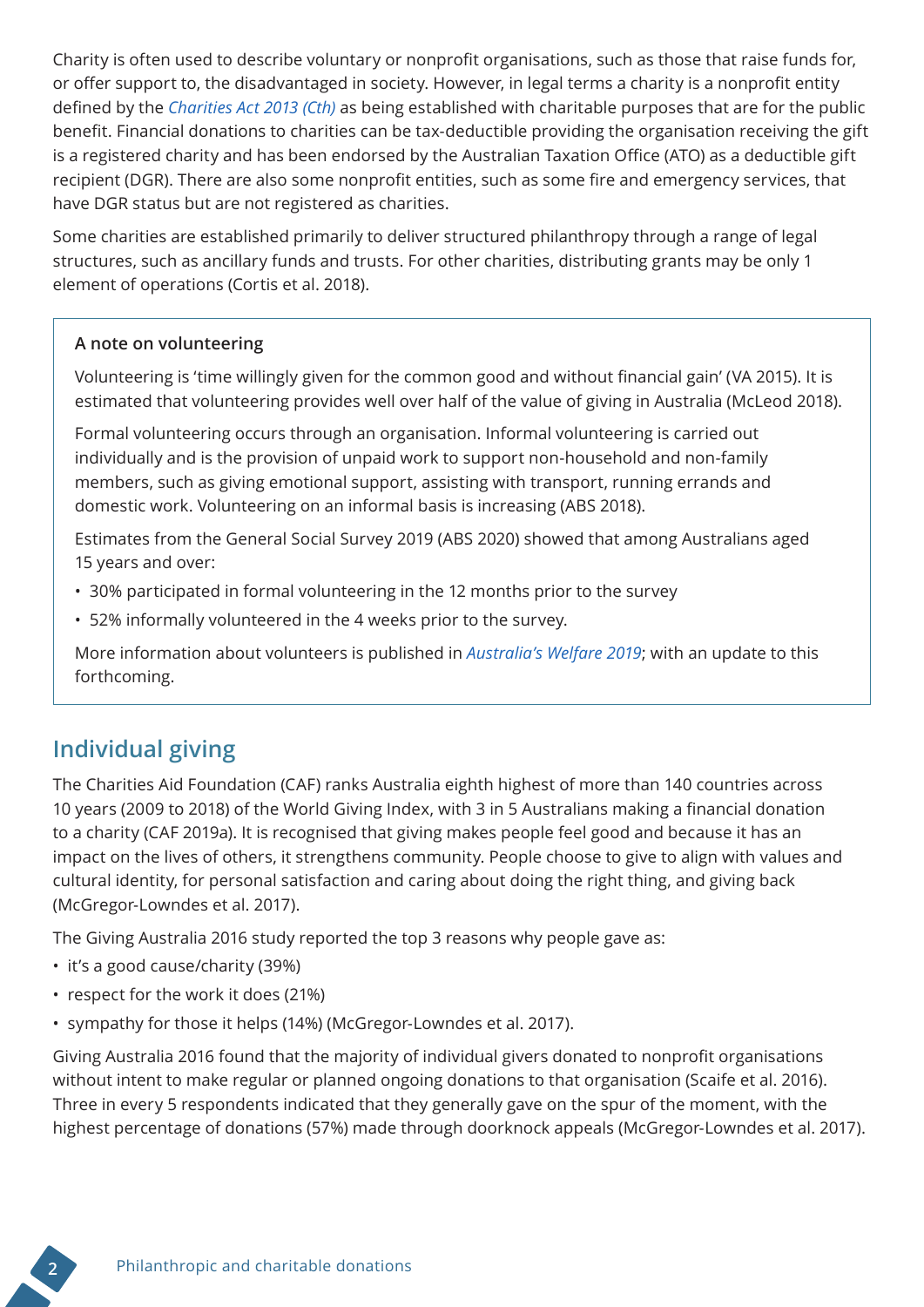The Australian Community Trends Report, a survey of those who gave to charity in 2018, found that Australian givers prefer to support charities with a local or national focus (61%) rather than a global focus, and generally prefer traditional charities rather than social enterprises (McCrindle Research 2019). Donors favoured social services (65%) and health organisations, including medical research (61%), followed by international (25%) and religious organisations (24%). The highest amount donated on average was from those giving to religious organisations (\$932 on average per person) (McGregor-Lowndes et al. 2017).

#### **Tax-deductible donations**

Donations of \$2 or more to a DGR are deductible from an individual taxpayer's assessable income. If the donation is property rather than cash, the property must be valued at greater than \$5,000 to be deductible (Martin 2018).

Donations claimed on individual income tax returns do not show where donations are made, nor do they represent all giving by individuals. Some people do not claim donations, while others are not required to lodge a tax-return, such as retirees, and are not able to claim.

Additionally, individual tax returns do not include non-tax contributions (raffles, sponsorships, fundraising purchases, donations directly to people), volunteering and donations to non-DGRs.

#### **Not all individual donations are claimed on tax**

The Australian Bureau of Statistics' (ABS) Household Expenditure Survey provides evidence for the extent of giving not claimed as tax deductions, as taxation data are limited only to donations to DGRs by those who submit tax returns.

In 2015–16, Australians reported donating \$557 on average per household, equating to around \$5 billion as cash gifts and donations (ABS 2017). This compares with \$2.9 billion claimed as a taxdeductible donation by taxpayers in the same year (Table 1).

Between 2007–08 and 2018–19:

- total tax-deductible donations increased from \$3 billion to \$3.9 billion in real terms (Figure 1)
- in the period to 2010–11 there was a real decline in donations by an average of 10% each year; after this, the annual growth was 5.8% on average each year (Figure 1)
- the proportion of individual taxpayers claiming donations declined from 35% in 2007–08 to 29% in 2018–19 (Table 1)
	- the period of greatest decline in the proportion of taxpayers claiming a donation was from 2010–11 with a –3.2% growth on average each year; prior to this the average annual growth had been 2.2%.

In 2018–19:

- the total amount claimed by individual taxpayers was \$3.9 billion, a real increase of 1.1% from the previous year; this was below the rate of inflation, which was 1.6% (AIHW analysis of ABS 2021) (Figure 1)
- 4.2 million Australian taxpayers claimed an average deduction of \$933. This contrasted with the previous year when a greater number of taxpayers (4.5 million) made a smaller average contribution in real terms (\$861) (Table 1)
- the proportion of all individual taxpayers claiming a donation was 29% (Table 1)
- on average, those taxpayers who claimed a tax-deductible donation gave approximately 0.4% of their taxable income (Table 2).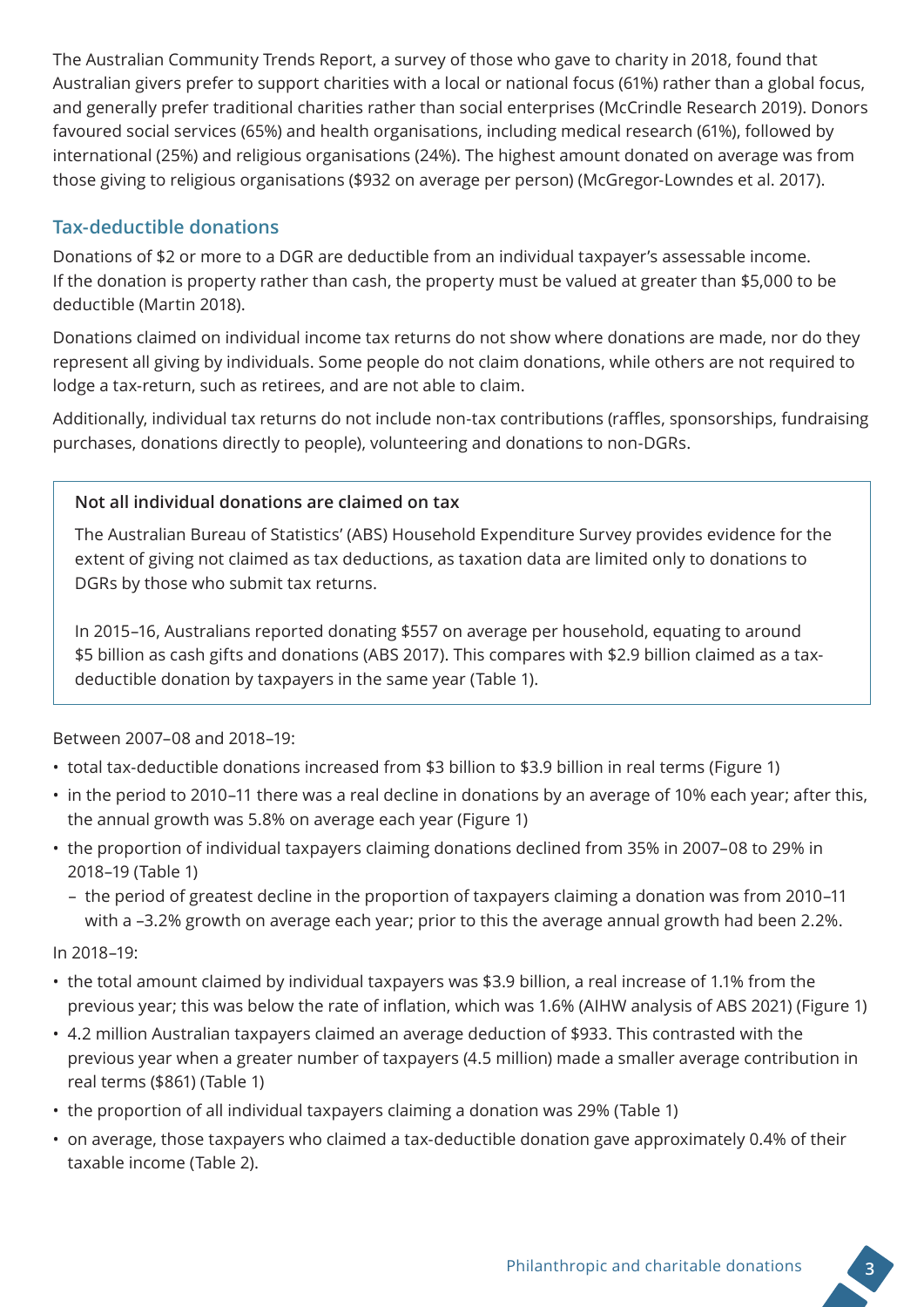

#### **Figure 1: Total and change in tax-deductible donations to deductible gift recipients claimed by individual taxpayers, 2007–08 to 2018–19**

2. Data for the period 2016–17 to 2018–19 income years were sourced from individual income tax returns processed by 31 October 2020. The statistics are not necessarily complete.

*Source:* Table 1.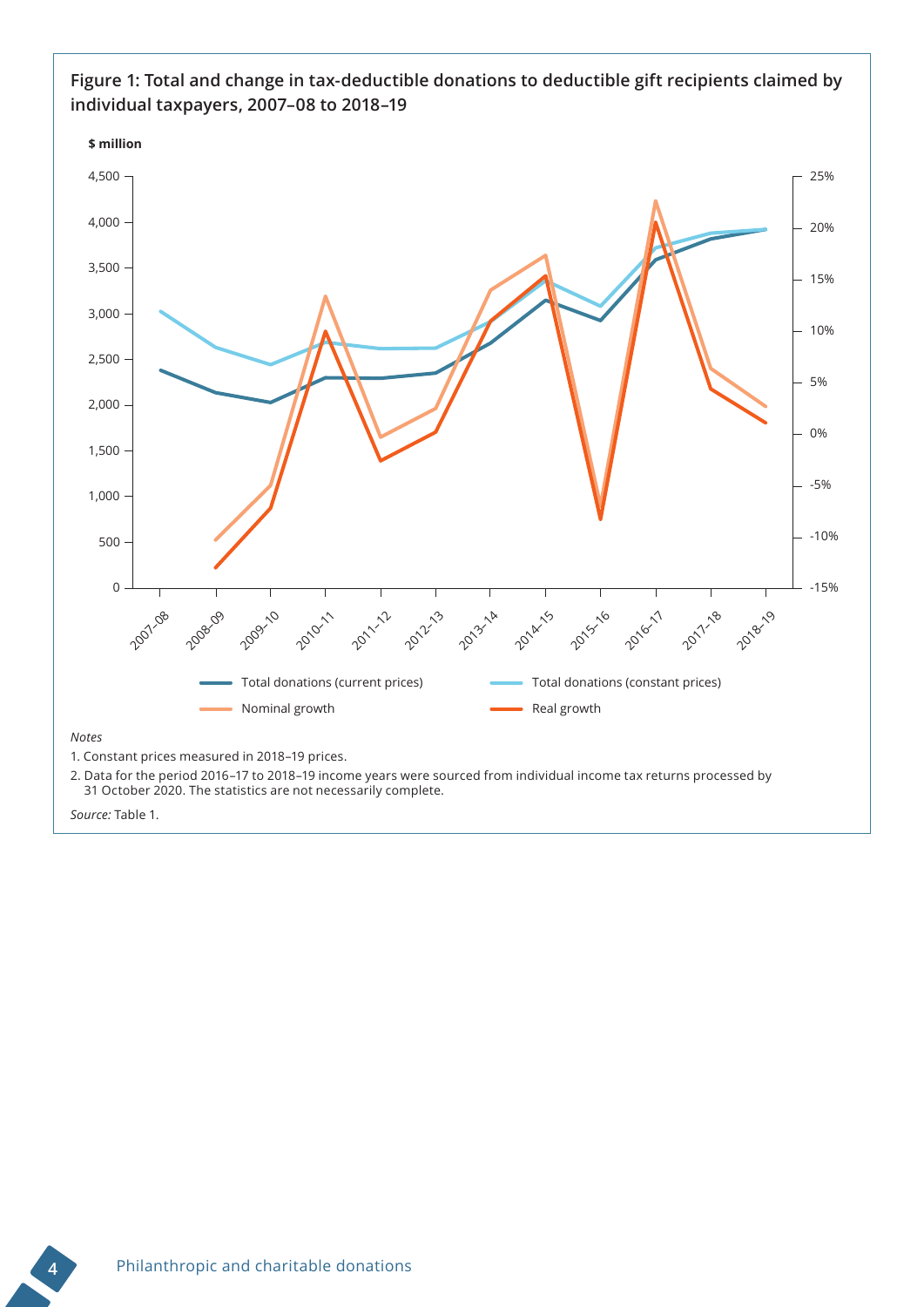#### **Sex**

- 30% of female taxpayers and 27% of male taxpayers claimed tax-deductible donations (Table 2).
- Males claimed over \$2 billion and females claimed around \$1.8 billion in donations (Table 2).
- The average tax-deductible donation made claimed by male taxpayers was \$1,048 and for females it was \$824 (Figure 2).
- On average, male taxpayers who made tax-deductible donations to DGRs donated a similar proportion of their taxable income compared with females (approximately 0.4% and 0.5%, respectively) (Table 2).

#### **Age**

- An average of 24% of those under 40 years made a claim for a tax-deductible donation, compared with 33% for those 40 years and over (Table 2).
- Generally the average amount donated increased with age—those under 18 claimed less than \$100 and those 70 and over, claimed more than \$4,000 (Figure 2).
- On average, those aged 70 and over donated 2.4% of their taxable income.

#### **Income**

- Over half (52%) of those earning over \$250,000 made a tax-deductible donation. For those earning \$25,000 to \$250,000, 35% donated, and for those earning less than \$25,000, 9.4% made a donation (Table 2).
- The average donation for those earning less than \$25,000 was around \$1,100, representing 0.9% of their taxable income (Figure 2, Table 2).
- For those earning \$25,000 to \$250,000, the average donation was \$530, which was 0.3% of their taxable income (Table 2).
- Taxpayers earning over \$250,000 donated approximately 1.3% of their taxable income with average donations of more than \$13,000 (Figure 2, Table 2).

#### **State/territory of residence**

- Around 1.4 million taxpayers in New South Wales claimed tax-deductible donations totalling \$1.4 billion, representing 35% of the total amount donated nationally (Table 2).
- The highest average donations came from those in Western Australia, with an average donation of \$2,209 (Figure 2).
- Taxpayers in Western Australia donated an average of 0.9% of their taxable income, the highest among all states and territories (Table 2).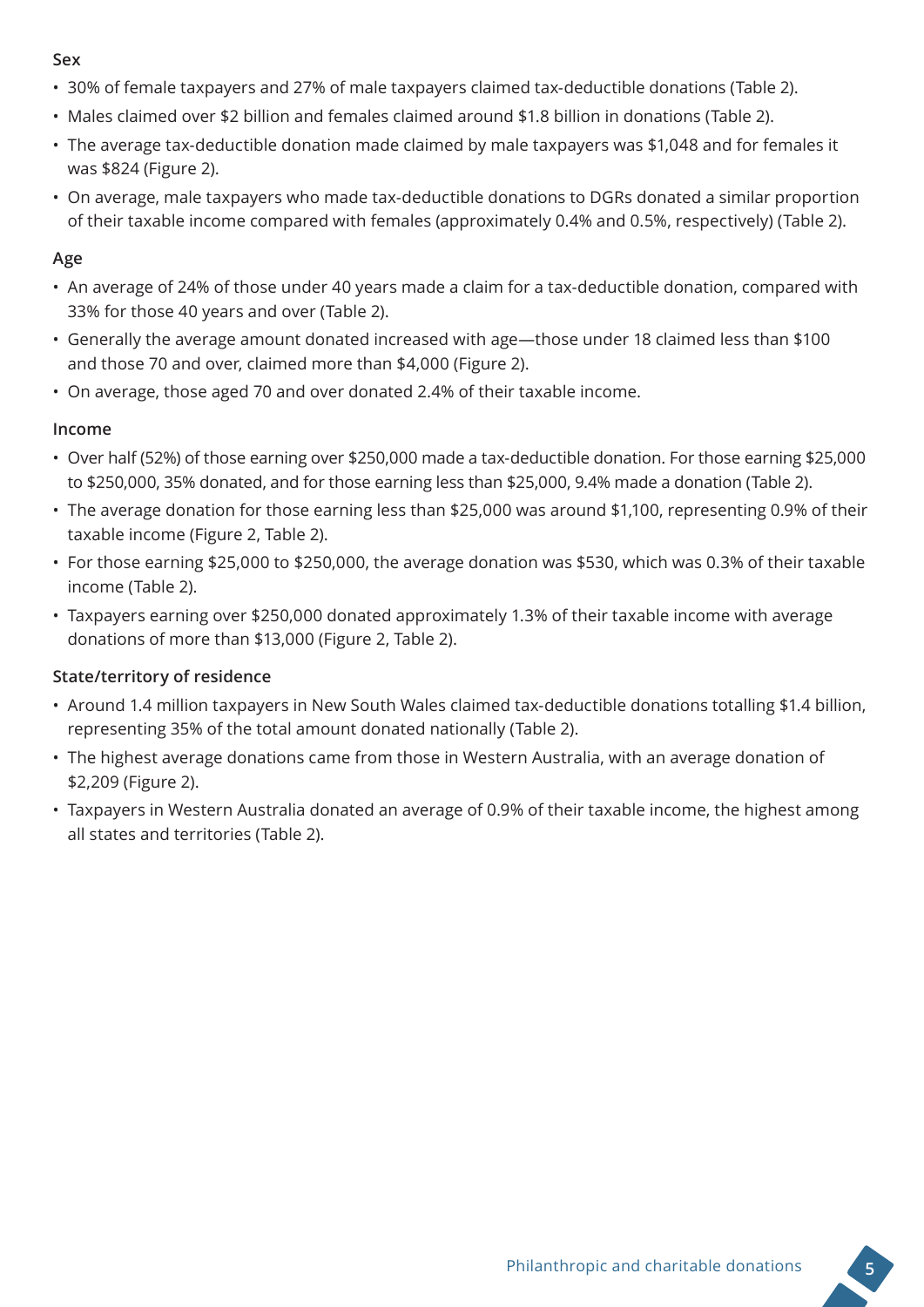#### **Figure 2: Average tax-deductible donations to deductible gift recipients claimed by individual taxpayers, 2018–19**



1. Income level is based on taxable income as assessed by the ATO.

2. Age is based on an individual's age as at 30 June at the end of the income year, based on the birth date information reported on the individual income tax return.

3. State/territory of residence is based on residential postcode as stated on individual tax returns.

4. State/territory of residence excludes 300 individuals donating around \$100,000 for which residential location was unknown.

5. Data were sourced from individual income tax returns processed by 31 October 2020. The statistics are not necessarily complete.

*Source:* Table 2.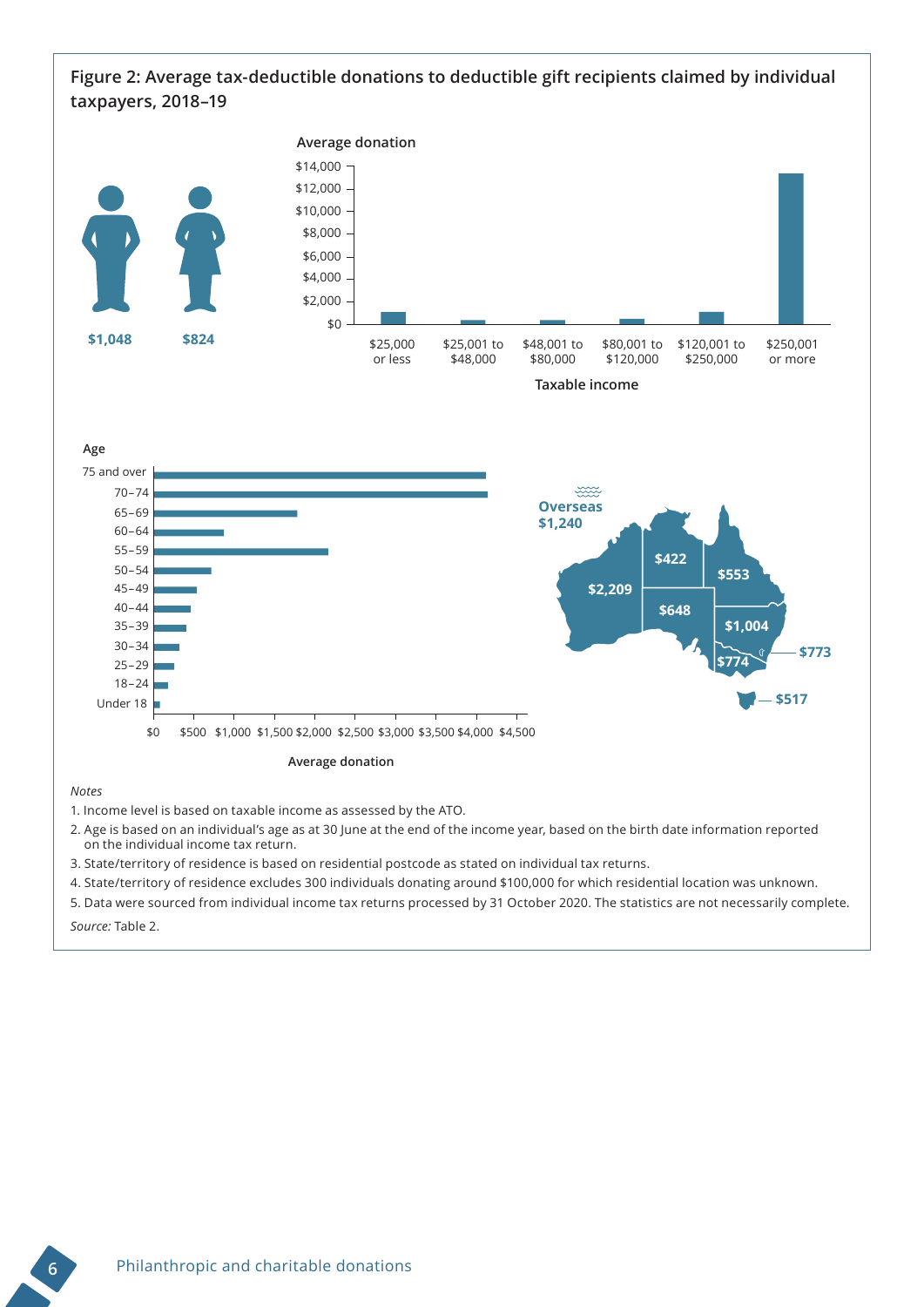## **Workplace giving**

In 2002, Australia's tax system was modified to allow pre-tax payroll giving. This change was made to encourage donations to charity by all employed Australians through their workplace. Workplace giving is a joint relationship between employers, employees and charities enabling individuals to donate a proportion of their pre-tax salary. Employers will often match staff donations (WGA 2021).



In 2014, Workplace Giving Australia launched a campaign aiming to have 1 million Australians donating through their workplace. At the 2018–19 average workplace donation rate of \$215 per year this would equate to \$215 million donated to charity each year, without employer matching. However, in 2018–19 there were 201,237 workplace donations, which resulted in around \$43 million donated to charities (Figure 3). Once employer matching donations were included, the total donated was more than \$66 million (WGA 2020a). Further, in 2018–19:

- approximately 27,000 donations (13%) were from those under 25 years old and 1,136 (less than 1%) from those 70 and over (Table 4)
- those under 25 made smaller donations on average (a median donation of \$44) than older workers; the median donation was over \$100 for all those aged over 40 (Table 4)
- over half (54%) of those who donated through their workplace worked for large employers, those with a total income range of \$250 million or more (Table 4)
- the highest average donations per individual (\$441) were from amongst those who worked for micro employers, those with an income less than \$2 million (Table 4).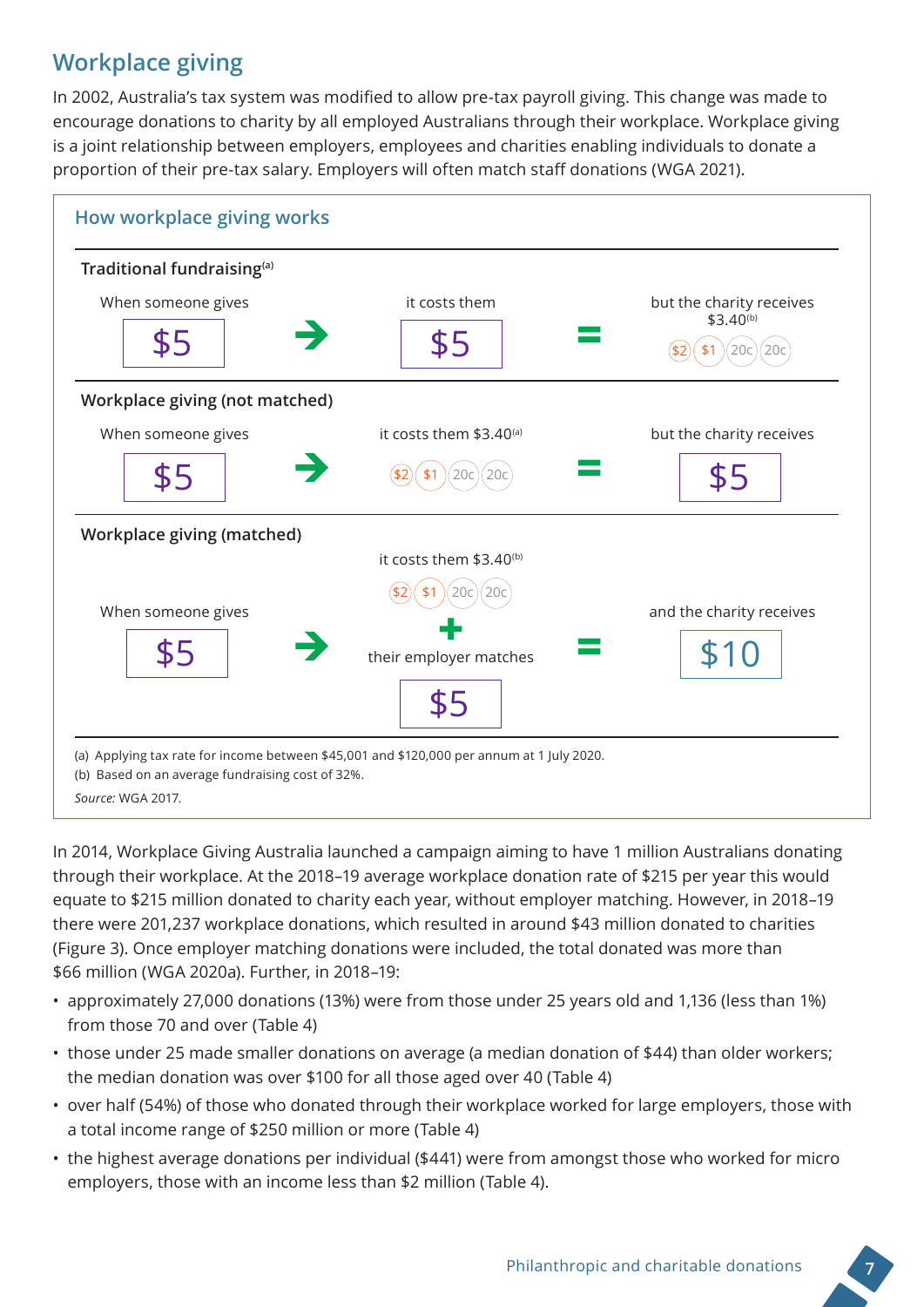

#### Between 2009–10 and 2018–19:

- overall, the amount donated through workplace giving increased steadily, with negative growth occurring only following very high growth rates in 2010–11 and in 2014–15 (Figure 3)
	- 2010–11 represented a 20% increase in participating employers and a 28% real growth in donations
	- in 2014–15 there was a 32% real growth in donations, potentially as a result of the Workplace Giving Australia campaign
- the average annual real growth rate in donations was 6.3%, while the number of individuals making a donation increased by 9.2% on average each year (Table 3)
- the number of participating employers increased on average by 7.9% a year, with a 23% increase from 2017–18 to 2018–19 resulting in 5,382 employers offering payroll giving (Table 3).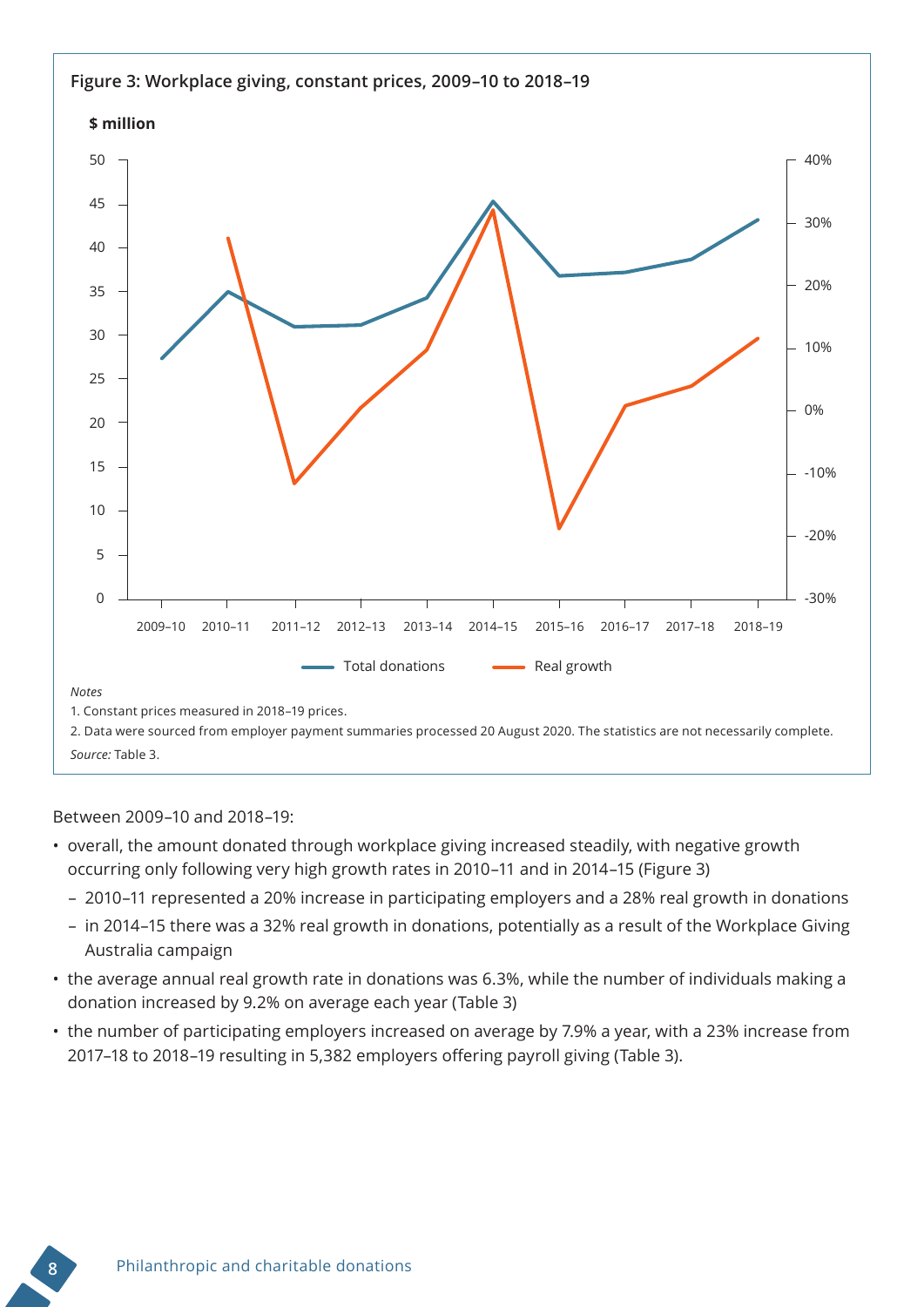#### **2020 Workplace Giving Excellence Award**

JB Hi-Fi was awarded the best overall workplace giving program and best innovation. Of the company's 8,500 staff, 75% take part in their workplace giving program—*[Helping Hands](https://solutions.jbhifi.com.au/project/helping-hands/)*.

The program allows employees to donate to 9 charity partners through regular payroll deductions, with JB Hi-Fi matching staff contributions dollar-for-dollar.

Since launching Helping Hands in 2008, \$23 million has been donated.

*Source:* WGA 2020b.

## **Business giving**

Corporate philanthropy is the act of a corporation or business promoting the welfare of others, generally through charitable donations of funds, goods and/or time. Large businesses are more likely to enter into partnerships with for-purpose organisations than simply 'writing a cheque', while small and medium enterprises primarily make donations (McLeod 2018).

In addition to differences in the way they approach giving, there are also differences in the causes they choose to support. Larger businesses mostly support education and research, while small and medium enterprises mainly support culture and recreation (Burns et al. 2017; McLeod 2018).

Business giving is often driven by an ethical imperative to give back to the community in which they operate and to have a social impact. Businesses also recognise the benefits a giving culture has on employee recruitment, retention, and engagement (Burns et al. 2017).

Survey data from Giving Australia 2016 estimated that in 2015–16:

- Australian businesses gave \$17.5 billion: \$6.2 billion in donations; \$7.7 billion in community partnerships; \$3.6 billion in non-commercial sponsorships
- over half (51%, \$9 billion) was given by large businesses even though these represented 0.2% of all Australian businesses
- the education and research sector benefited most, receiving 22% of total business giving, followed by the culture and recreation sector at 19%
- 85% of large businesses (200 employees or more) facilitated WPG, with 56% matching staff donations dollar for dollar, while 28% of small and medium enterprises (less than 200 employees) offered payroll giving and 26% matched staff donations (Burns et al. 2017).

## **Structured giving**

A significant portion of deductible giving in Australia is carried out as structured giving, where the donating entity is part of a formal structure such as a trust (Wilson & Knowles 2015). The most common legal structures adopted by philanthropists, as identified in a survey of 105 philanthropists (Baker et al. 2016), were:

- Private Ancillary Funds (33%)
- charitable trusts (18%)
- sub-funds, part of a Public Ancillary Fund (12%) (Baker et al. 2016).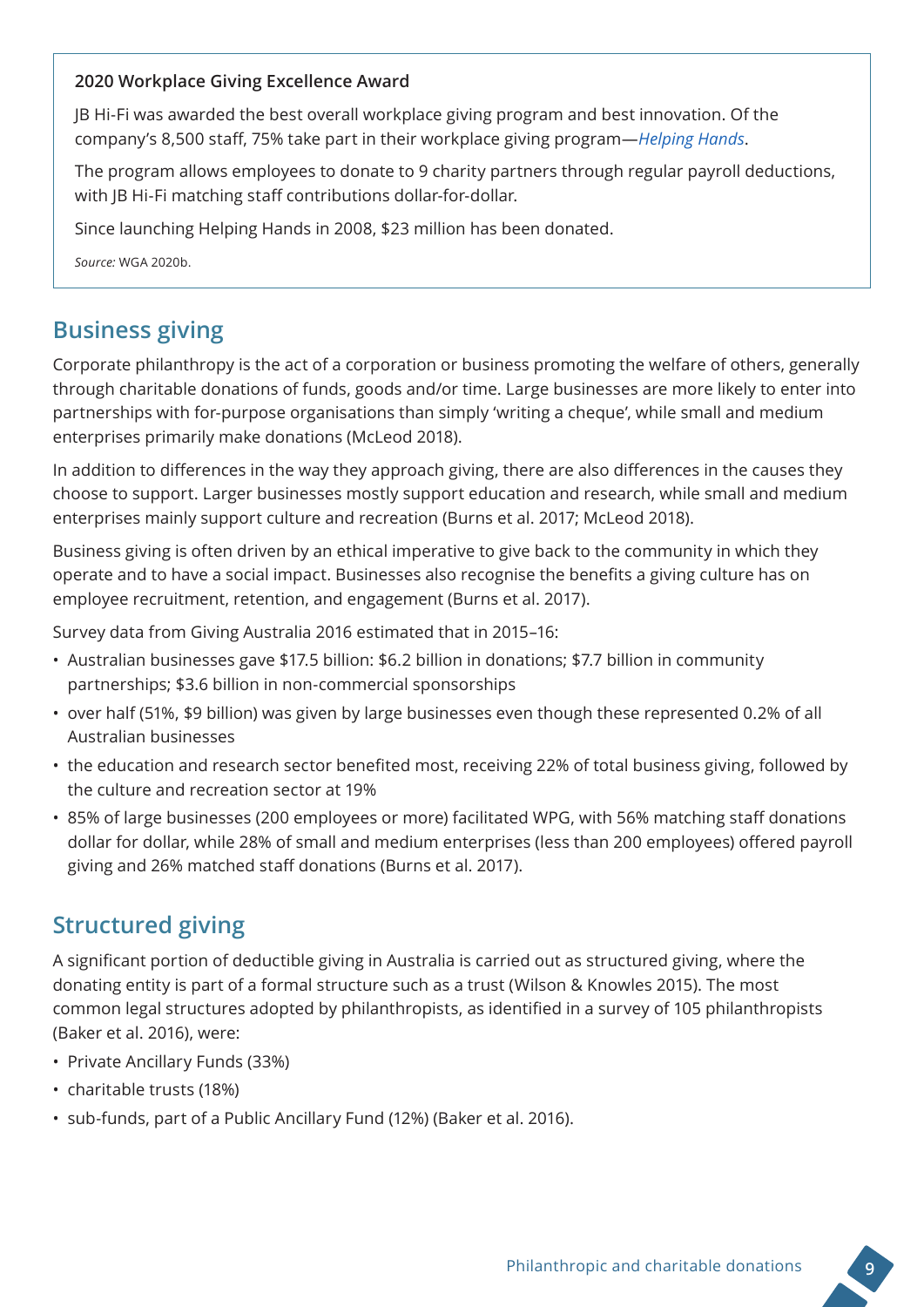#### **Charitable trusts**

In Australia, most foundations are established as charitable trusts, although there are many types of trusts. Charitable trusts are generally established through a bequest in a will. For example, a charitable trust may be set up after the death of a person whose will states that money must be given to organisations that provide nursing homes for older people. In this case, when applying to register as a charity, the trust would need to comply with legal definitions and would state 'advancing social and public welfare' as its charitable purpose and 'aged services' as one of the charitable activities (ACNC 2021b).

#### **Australia's top philanthropists 2020**

Andrew Forrest (\$88 million). With his wife Nicola, Andrew 'Twiggy' Forrest's philanthropy is committed to ending slavery and cancer, funding Indigenous programs, cutting plastic in the ocean and fighting the rise of artificial intelligence and its threat to democracy via their *[Minderoo Foundation](https://www.minderoo.org/)*. Also, large donations were made to bushfire relief in January 2020.

Mike Cannon-Brookes and Scott Farquhar (\$37 million). Founders of *[Atlassian](https://www.atlassian.com/)*, a software production company, support environmental and social issues.

Fiona Geminder, Heloise Pratt and Anthony Pratt (\$23.3 million). *[The Pratt Foundation](http://www.theprattfoundation-israel.org/?home/eng)* supports established organisations that serve disadvantaged populations and nurtures and develops promising young organisations.

Frank Lowy (\$23.2 million). In 2003, Sir Frank Lowy founded the *[Lowy Institute](https://www.lowyinstitute.org/)*, an Australian think tank with a global outlook.

*Source:* F&P 2021.

#### **Ancillary funds**

Philanthropic trust funds can also be Public Ancillary Funds (PuAFs) or Private Ancillary Funds (PAFs) (McGregor-Lowndes et al. 2020). Both are types of trusts that cannot deliver services, but play a supporting role by funding eligible nonprofit organisations through linking those who want to make philanthropic donations and organisations that can receive DGRs.

PuAFs are communal and philanthropic structures which must only raise funds from the general public. PuAFs include community foundations, some corporate foundations and foundations that solely support single organisations, such as hospitals and schools. They are also used by a number of existing charities as their fundraising arm and a number of commercial organisations have them to enable client giving.

PAFs (previously known as prescribed private funds) were first introduced by the Australian Government in 1999 to encourage giving from wealthy Australians through offering a range of tax incentives for philanthropic endeavours (Effective Philanthropy 2011). PAFs enable an individual, family or organisation to put aside money in a trust to support charities over the long term. PAFs cannot raise funds from the general public, but are endorsed as DGRs.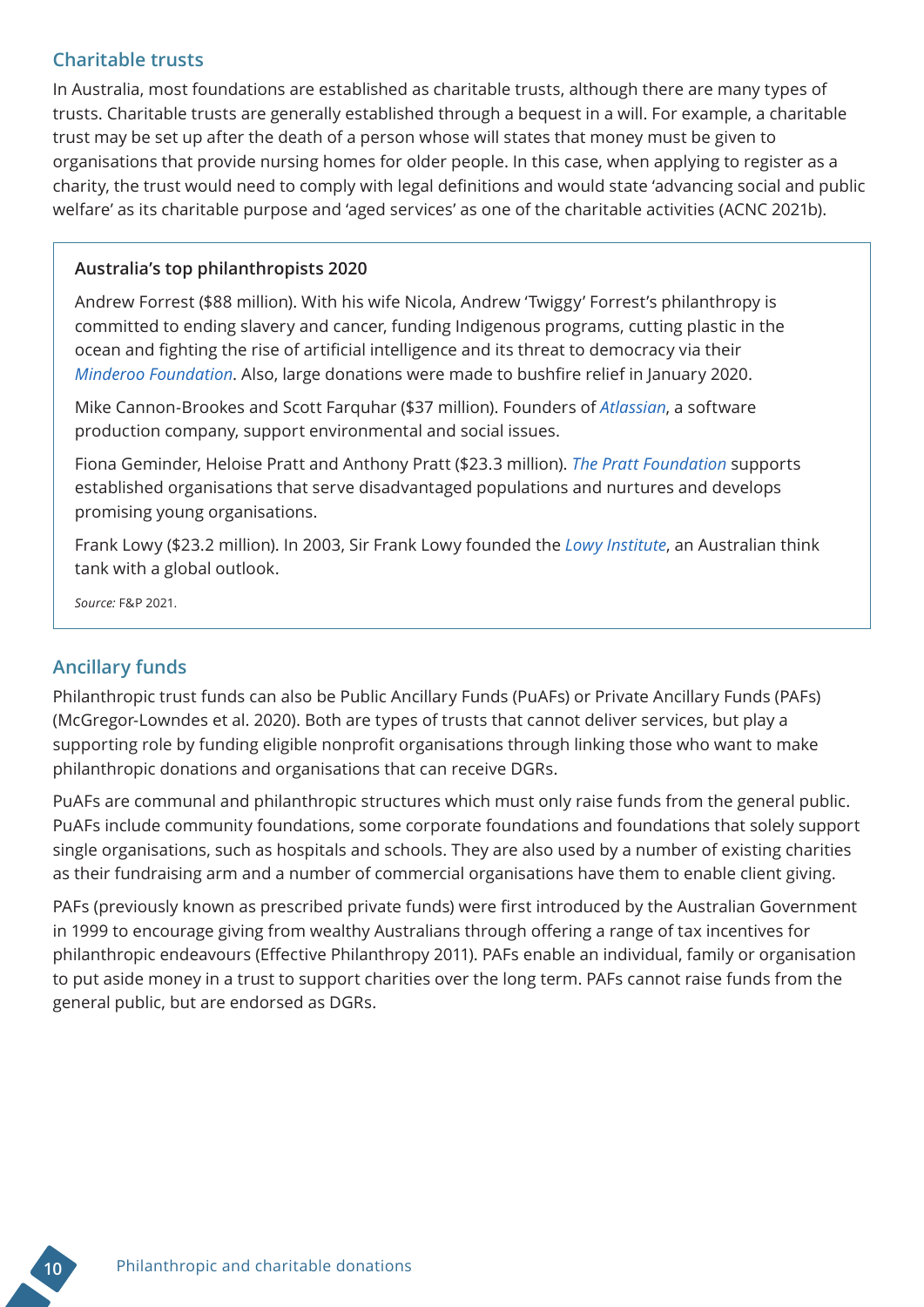The donations received by ancillary funds, along with the financial performance of the fund, generates income for ongoing giving. For PuAFs, the minimum annual distribution of 4% of the market value of assets at the end of the previous financial year must be distributed; while for PAFs the minimum is 5%.

In 2018–19:

- there were 1,359 PuAFs and 1,731 PAFs, which received donations of around \$850 million and \$550 million, respectively (Table 5; Figure 4)
	- in real terms, the amount received by PAFs was 47% lower than the previous year
	- for PuAFs there was a 21% real increase from the previous year
- PuAFs distributed around \$400 million and PAFs distributed around \$560 million—this was 13% of net assets for PuAFs and 7.7% for PAFs (Table 5)
- charities receiving the highest proportion of distributions from PuAFs were welfare and rights (33%), those with multiple purposes (28%) and health (23%) (ATO 2021a: Charities–Table 4)
- legislated distributions accounted for 31% of distributions by PAFs, with another 22% of funds distributed to charities with multiple purposes and 22% to welfare and rights organisations (ATO 2021a: Charities–Table 4).

From 2011–12 to 2018–19:

- donations to PuAFs increased on average by 13% per year in real terms (Figure 4)
- in real terms, donations to PAFs increased by 29% on average per year; this was driven partly by a donation of \$953 million in 2014–15 from the *[Paul Ramsay Foundation](https://paulramsayfoundation.org.au/)* (McGregor-Lowndes et al. 2019; McLeod 2018) (Figure 4)
- on average, real net assets for both PuAFs and PAFs grew by 11% and 14% respectively, with assets for PuAFs remaining below those of PAFs over the period (Table 5)
- PuAFs distributed an average of 15% of assets annually and PAFs distributed 6.9% on average (Table 5).

It should be noted that donations to ancillary funds by individuals may also be captured in tax-deductible donations.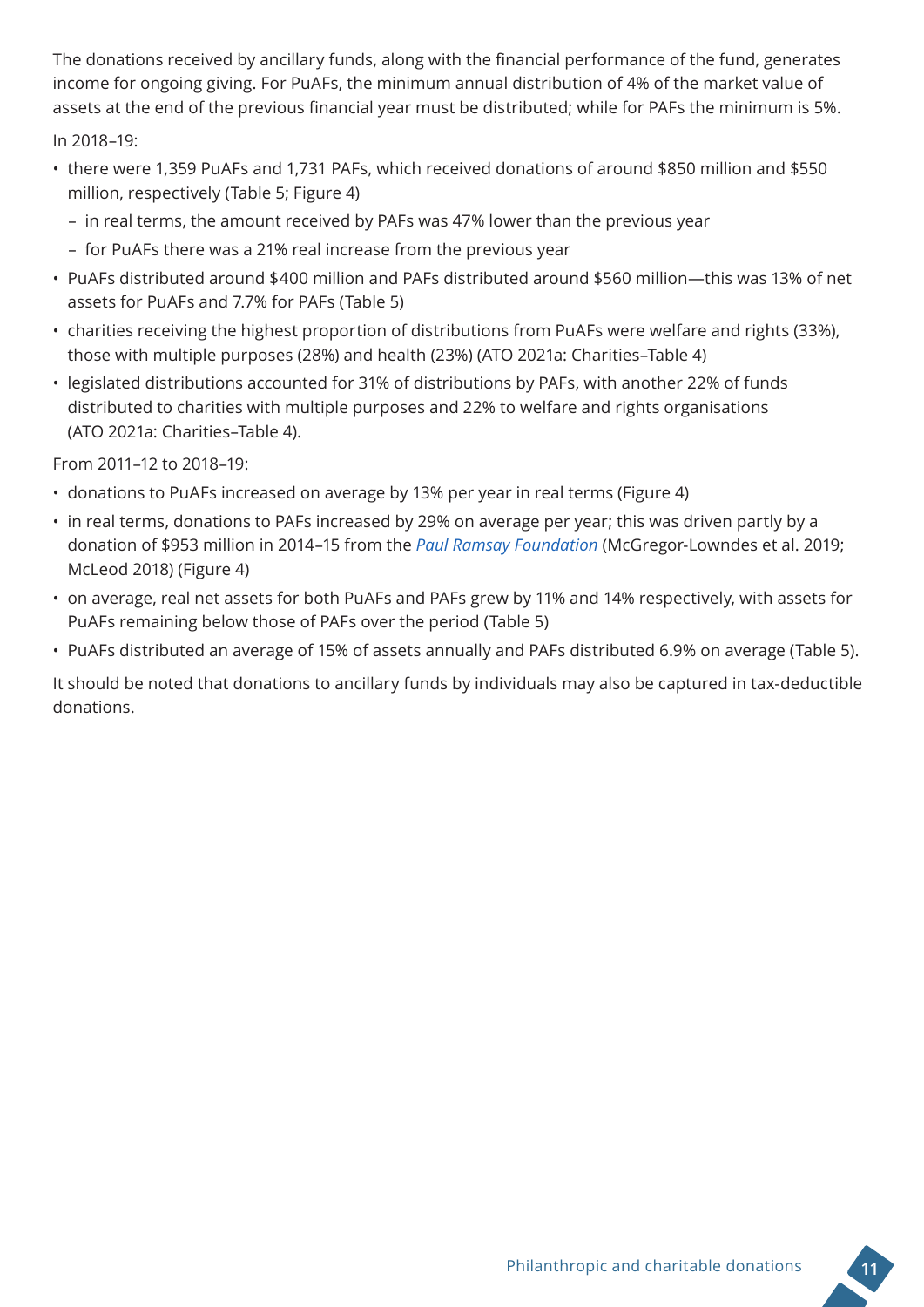#### **Figure 4: Donations received and distributions made by ancillary funds, constant prices, 2011–12 to 2018–19**





#### *Source:* Table 5.

#### **Impact investing**

Impact investing is an emerging area in Australia and includes funding toward challenges such as affordable housing and sustainable agriculture (Impact Investing Australia 2020).

Social enterprises are businesses that aim for positive social or environmental outcomes while generating financial returns. Impact investing is investing in a 'responsible way', such as into social enterprises, with the intention to generate positive, measurable impacts alongside a financial return.

The expectation of financial return differentiates impact investing from philanthropy, and the specific objective of making and measuring impact differentiates it from traditional forms of investment (Impact Investing Hub 2017).

#### **Who gives a crap?**

*[Who Gives A Crap](https://impactinvestingaustralia.com/portfolio/who-gives-a-crap/)* is an Australian-based social enterprise that generates a financial return on the sales of ethically produced toilet paper, tissues and kitchen towels aiming to change consumption patterns and raise funds for sanitation projects in developing countries.

Half of its profits are donated, and to date, the other half have been reinvested into the business to help fund its growth.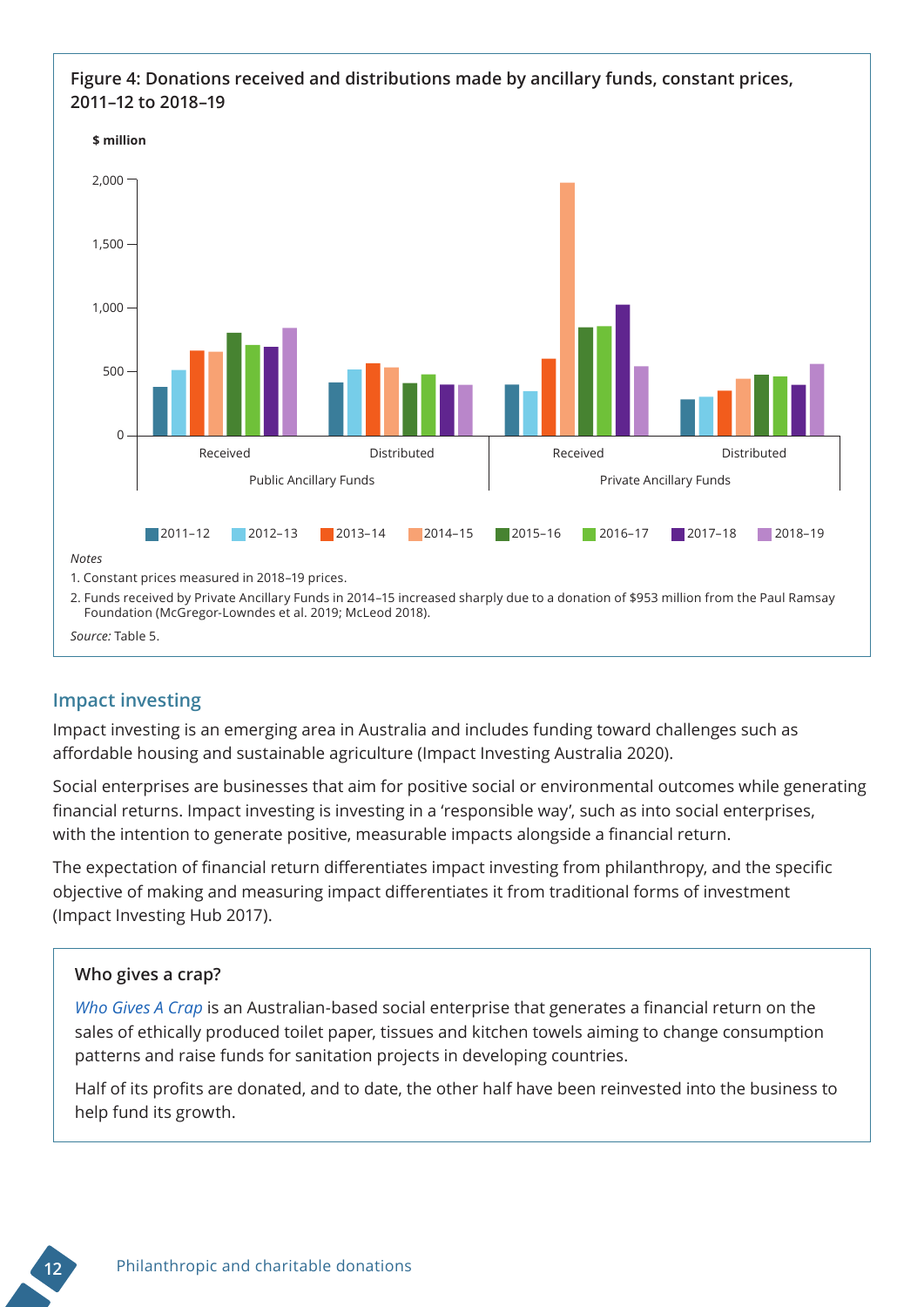## **Charities**

In December 2020, there were approximately 58,600 registered charities in Australia (ACNC 2020a). Charities make up a diverse nonprofit sector working across Australia and internationally in a broad range of areas, including health, education, social welfare, religion, culture, human rights, the environment, and animal welfare (ACNC 2020b).

Some organisations consist of multiple separately registered charities, although they may fall under a larger parent body (ACNC 2020b). For example:

- The Salvation Army consists of 33 separately registered charities
- there are 10 charities registered under the auspices of Melbourne University
- Surf Life Saving Australia is 264 separate charities (ACNC 2020b).

Charities are the stewards of donated funds, philanthropic grants or government funding which are provided to be spent for a charitable purpose. However, they can also raise their own funds in any way they choose, as long as they comply with relevant fundraising laws in the state or territory they raise funds in and any fundraising activity directly contributes towards the organisation's charitable purposes (ACNC 2021a).

In 2019, nearly half (47%) of the charity sector's revenue came from government (including grants), 34% was generated by providing goods and services, and 12% through investments and other revenue (ACNC 2021c).

Donations accounted for the remaining 7% of the sector's total revenue in 2019 (ACNC 2021c). However, around 1 in 4 charities depend on giving and philanthropy for at least half of their total revenue (PA 2020c), with smaller charities tending to depend on giving and philanthropy for a higher proportion of their income compared with larger charities.

In 2019 (ACNC 2021c):

- there was \$11.8 billion in donations and bequests, an increase of \$1.3 billion (12%) from the previous year
- charities employed more than 1.4 million people, and use the skills of 3.6 million volunteers
- more than half of all charities (51%) operated without any paid staff, and were entirely volunteer-run (ACNC 2020b)
- 65% of charities were small (annual revenue under \$250,000), 16% were medium (revenue of \$250,000 or more but under \$1 million) and 19% were large (revenue of \$1 million or more)
- the most common activities for charities included religious activities and primary and secondary education
- approximately 8% of charities operated overseas
- less than half of registered charities (39%) were endorsed as DGRs.

#### **Deductible gift recipients**

As at November 2020 there were almost 31,000 organisations with active DGR status, representing around 40% of all registered charities. The highest number of DGRs were public benevolent institutions (10,797, 35%), followed by school or college building funds (4,908, 16%) and health promotion charities (1,981, 6%) (Figure 5).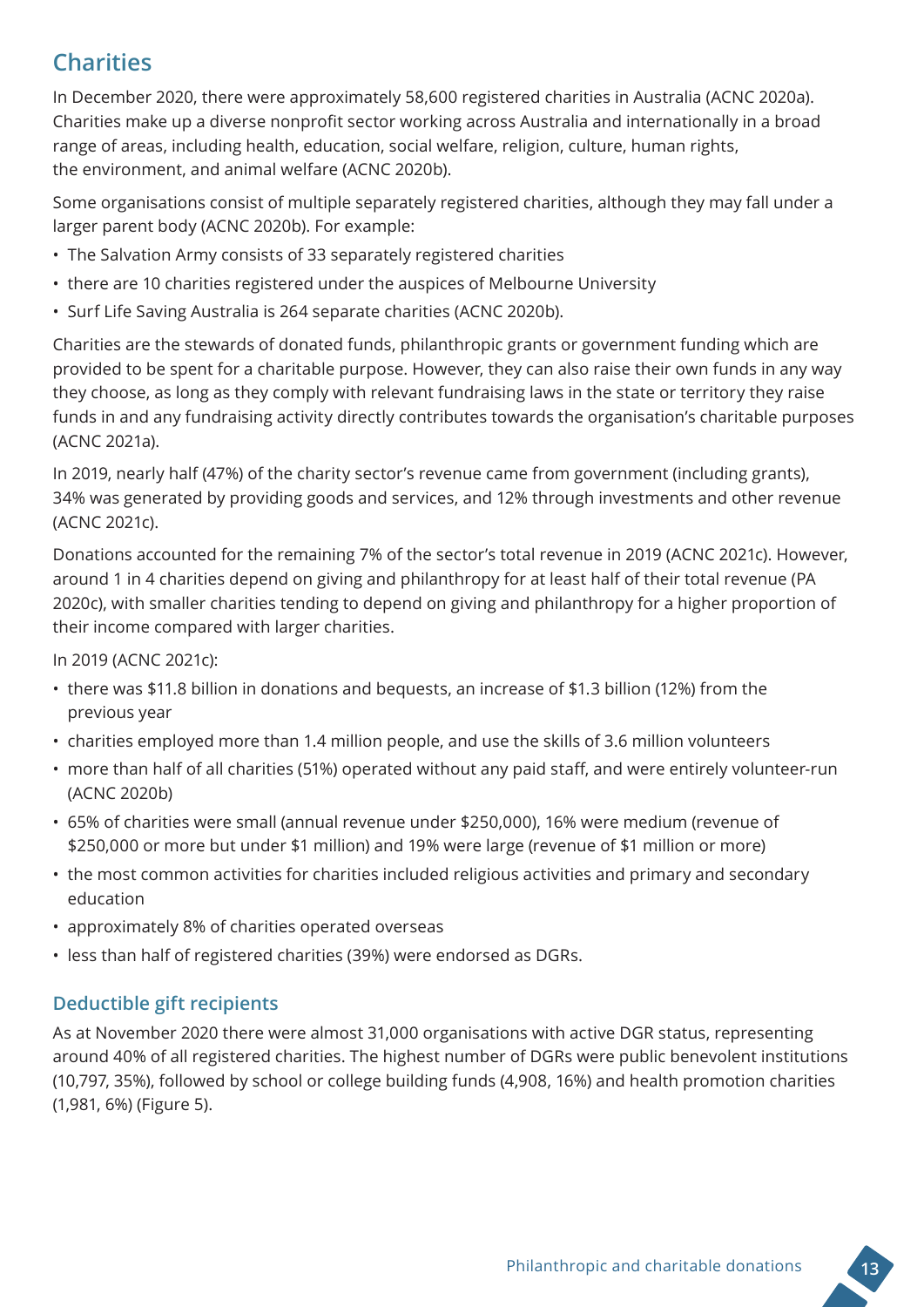

*Notes*

1. ROCO Register of Cultural Orgnaisations; ROEO Register of Environmental Organisations; ES Emergency Services.

2. Organisations can have more than 1 role and may be listed more than once.

```
Source: Table 6.
```
#### **Fundraising**

Fundraising is an important source of income for many charities.

In general, fundraising includes:

- requesting donations to help a person, cause or organisation, such as doorknock appeals, street collections or online
- selling merchandise or memberships where some or all of the profits go towards helping a person, cause or organisation
- holding fundraising events to raise money for a person, cause or organisation, such as a fun run or gala dinner
- raffles or other games, such as bingo.

However, there are different laws in each state and territory and fundraising is defined differently by each (Not-for-profit Law 2021). There are also guidelines about whether or not funds raised through some methods constitute a contribution rather than a donation. Donations are a gift made voluntarily with no material benefit to the donor; if the donor receives something in return then it is a contribution. Contributions can often not be claimed against income tax.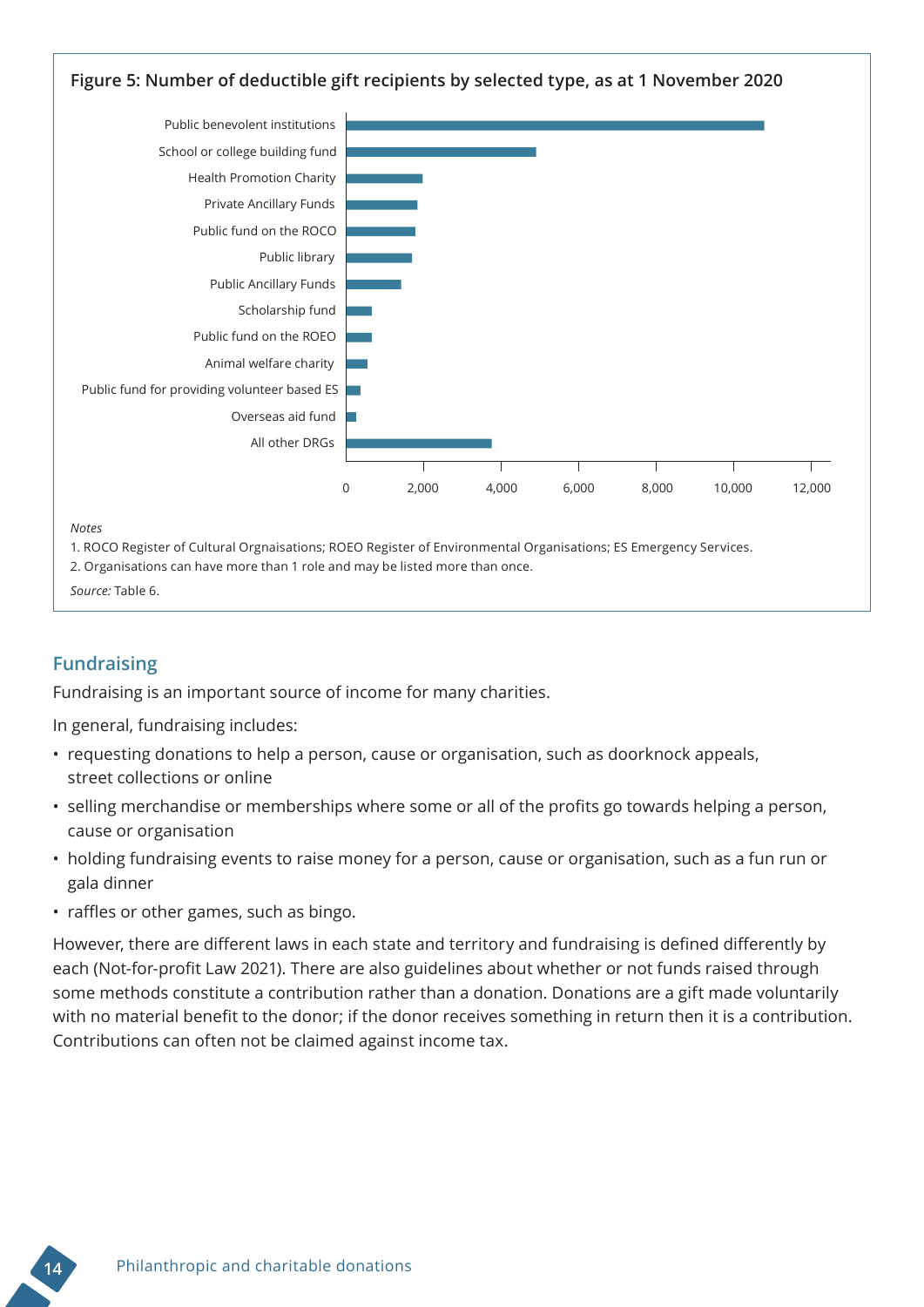#### **School fetes**

Fetes are a form of fundraising and a major undertaking for schools. They are organised and run by volunteers, primarily females, and both students and teachers volunteer their time to run stalls and activities.

In an online Queensland University of Technology survey, 75% (373) of the volunteer fete convenors that participated, indicated that their school had conducted a fete in the past year.

Schools were generally raising money for playground/outdoor repairs/upgrades, although 15% had no specific purpose.

The majority (88%) of schools sought business sponsorship or donations. The average cash sponsorship raised was almost \$5,000 and the average amount raised through in-kind sponsorship was almost \$7,000.

*Source:* Crittall & Scaife 2018.

### **Disaster relief and emergency response**

Charities play an important role in supporting the victims of natural disasters and responding to major emergencies. An established DGR can collect funds for disaster relief or in response to an emergency, if this is consistent with its purpose and the DGR category is endorsed by the ATO. Disaster relief was added to the categories of DGR classifications by the ATO in 2006.

When a disaster or emergency is declared officially, donations are tax-deductible to charitable appeals for a finite time. For instance, donations to appeals related to the COVID-19 pandemic are only eligible for tax deductions when made within 2 years of the day specified as the first day of the event (Seselja 2020). This makes it difficult to assess the full extent of giving to disaster and emergency relief funds until the period has ended.

#### **Bushfire relief and recovery**

The *[bushfires in 2019–20](https://www.aihw.gov.au/reports/environment-and-health/short-term-health-impacts-2019-20-bushfires/contents/summary)* saw fires sweep across Australia impacting the landscape and causing damage to people and their community, wildlife, property and critical infrastructure.

In addition to government support, the recovery process was, and continues to be, assisted by the generosity of Australians, as well as from support worldwide. Donations included vital supplies, such as blankets, clothing and food, volunteering time, and financial support through charities and relief organisations.

#### **Bushfire fundraising**

A survey undertaken by the *[Fundraising Institute of Australia](https://morestrategic.com.au/wp-content/uploads/2020/01/More-Strategic-FIA-Bushfire-Fundraising-Short-Report-Jan-2020.pdf)* between 16 and 19 January 2020 indicated that 53% of Australians had donated to a bushfire appeal, with a median value of \$50.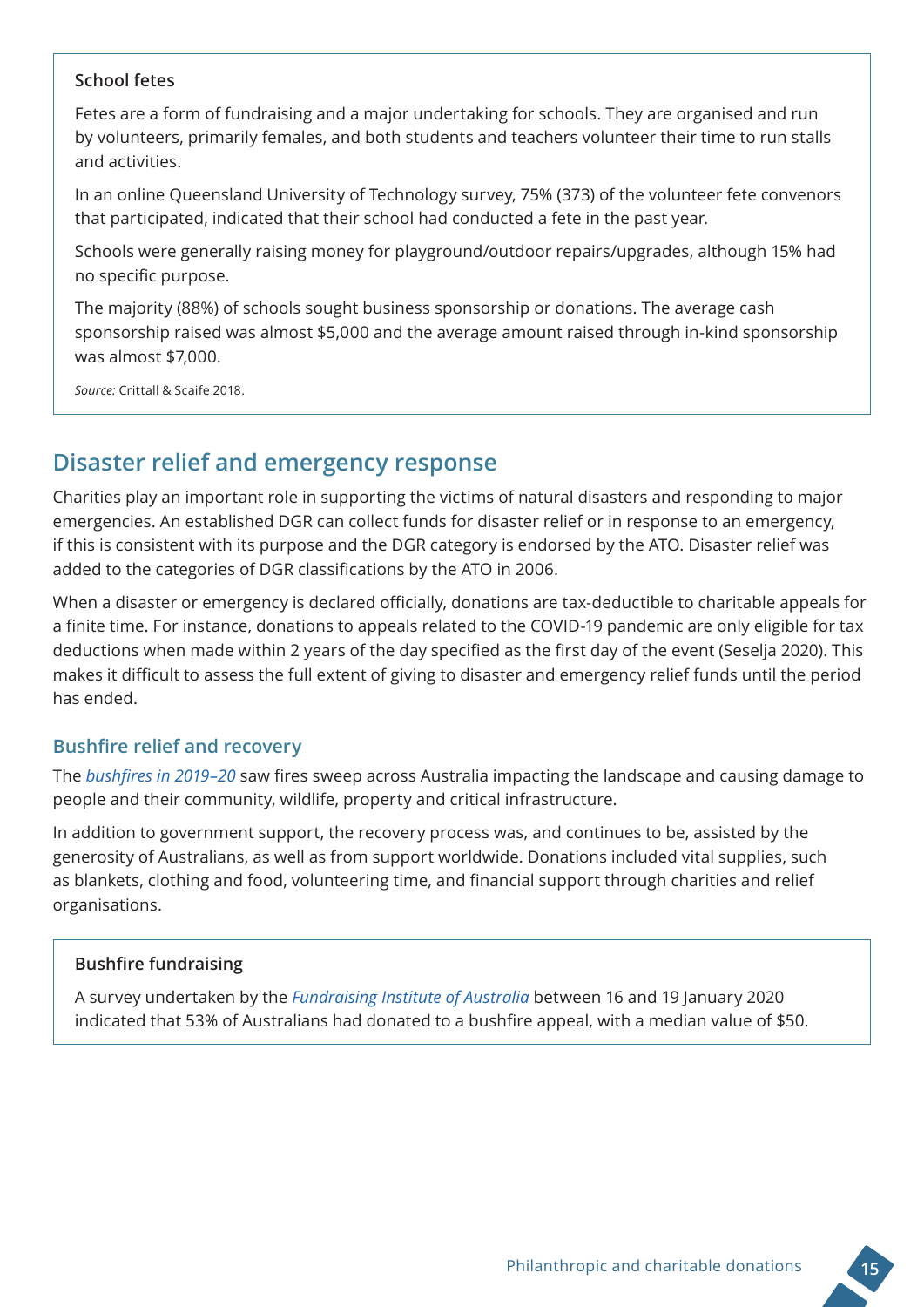By June 2020, almost \$300 million had been donated to 3 major charities to support recovery following the [2019–20 bushfire](https://www.aihw.gov.au/reports/environment-and-health/short-term-health-impacts-2019-20-bushfires/contents/summary)s:

- Red Cross (\$216 million)
- The Salvation Army (\$43 million)
- St Vincent de Paul (\$23 million) (ABC News 2020a).

Additionally, funds had been raised via online platforms (\$85 million, with over \$50 million raised by comedian Celeste Barber), such as Facebook and GoFundMe, and donations received from the banking sector, supermarket chains, business (such as, Qantas, Rio Tinto and Holden), and from individuals, celebrities and sports people, including a donation of \$70 million by Andrew and Nicola Forrest (ABC News 2020b).

These donations were not merely for immediate recovery and support but also pledged to help create a national plan to mitigate bushfire threats in future, with a focus on climate change.

#### **Impact of the COVID-19 pandemic on giving**

On 6 May 2020, the Australian Government declared the COVID-19 pandemic a disaster. This declaration allowed Australian disaster relief funds that are established for the relief of affected people to receive tax-deductible donations (Seselja 2020).

The economic downturn which occurred as a result of the pandemic put financial stress on the nonprofit sector (PA 2020a). As many Australians faced unemployment and financial hardship, a general tightening of budgets—compounded by hygiene concerns around cash—resulted in a drop in the value of charitable donations (F&P 2020). Many fundraising events were also cancelled or postponed (Masige 2020).

In April 2020, almost half (47%) of 366 charities surveyed indicated they had experienced a significant decrease in donation fundraising income, with another 20% indicating a slight decrease (Institute of Community Directors Australia 2020). There were similar impacts on the volunteering workforce, with 58% of charities reporting a decline.

Analysis undertaken during the pandemic, estimated that total giving would fall around 7.1% in 2020 and by a further 11.9% the following year (McLeod 2020).

#### **Impact of the COVID-19 pandemic on giving**

'…the impact of the COVID-19 crisis on Australian philanthropy is forecast to be significant, with the biggest impact not this year but next when total giving is expected to drop back to 2012 levels' (PA 2020b).

## **Technology and giving**

Traditionally charities have relied on individuals giving spare cash into a 'donation tin'. In 2019, two-thirds (66%) of donations were made in cash or through donation boxes in shops/other public places (CAF 2019b).

Since 2005, technology has transformed the way transactions are conducted and a growing proportion of donations are being made electronically (Scaife et al. 2016). The COVID-19 pandemic has resulted in an even greater rise in contactless payments.

The use of technology has allowed charities to connect with their supporters more often and more directly, and in 2019 over half (52%) of charities had an online presence (ACNC 2021c). Direct action by individuals has also been supported by technological changes and peer-to-peer fundraising techniques, such as crowdfunding, and the use of social media are increasingly important (Scaife et al. 2016).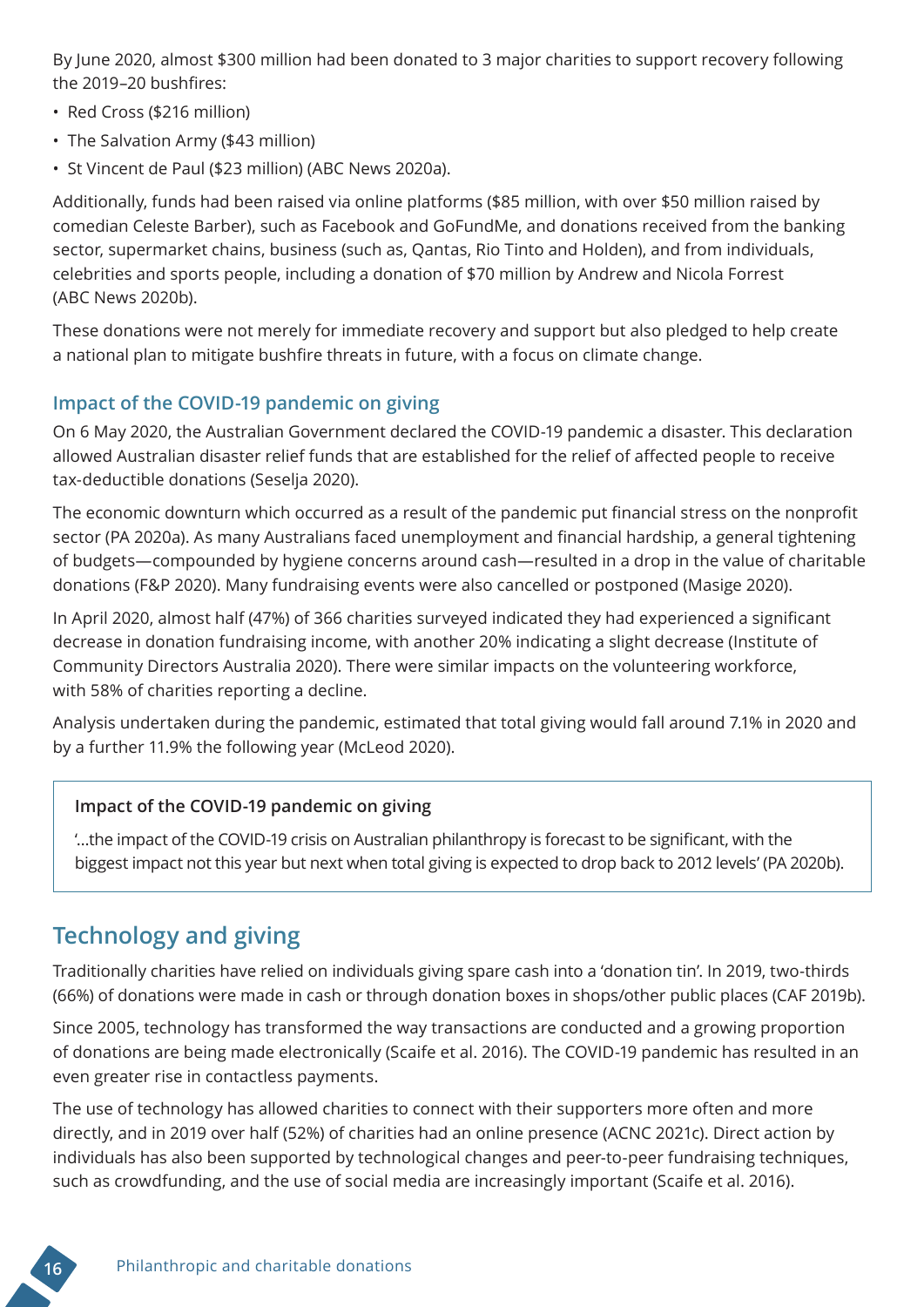Some of the benefits of technology for giving include (Krach 2017):

- anyone can donate any amount, however small
- donations can be made anonymously
- greater ability to inform donors exactly where their dollars go
- promotes greater transparency and accountability
- increased communication and interaction between charities and their supporters, especially through social media platforms.

#### **Ways to give as a consequence of technology**

- Crowdfunding—surfaced in 2003 with ArtistShare, which allowed people to financially support artists around the world (Krach 2017). Crowdfunding is the collective cooperation, attention and trust by people who network and pool their money and resources together to support efforts initiated by other people or organisations, typically via the internet.
- Paywave—World Vision Australia, for instance, decided to embrace paywave technology as a part of a wider digital strategy. World Vision reported that in the September–November quarter of 2017, they had 70 active machines, which generated nearly \$40,000 (Mitchell 2018).
- Hashtag donations—the feature '#donate' allows donors to send instant donations via Facebook, Twitter, Instagram and the internet, which are processed by Goodworld (Hinchcliffe 2020).
- GivingTuesday—is a movement created in 2012, which now includes 75 countries. It began as a day that encourages people to do good by giving back (GivingTuesday 2020). Many of the fundraising campaigns take place online through social media (Krach 2017).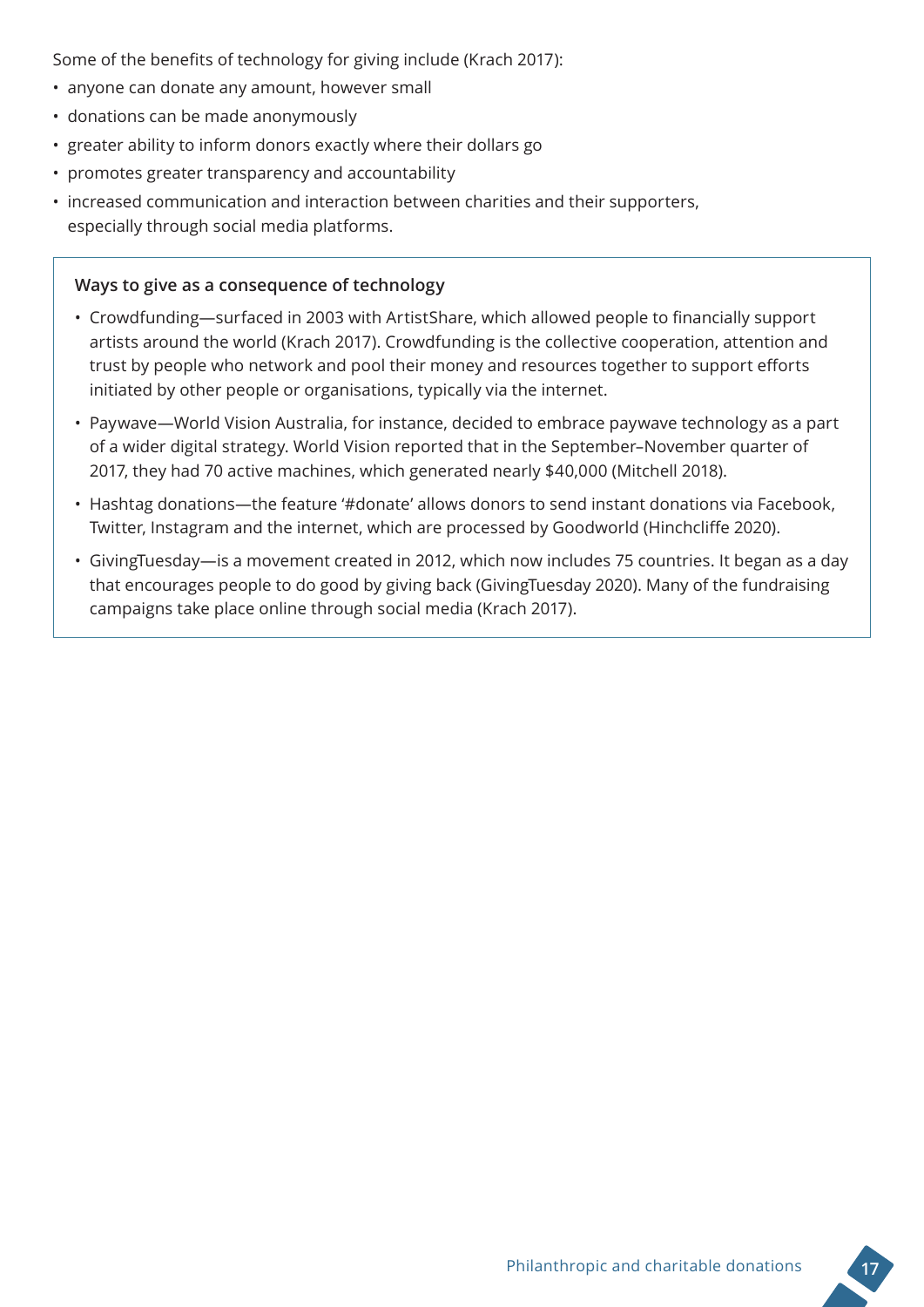|             |                                                    |                                 | Total donations claimed         |                       | donations claimed<br>Growth in total | Average donation<br>claimed (mean) |                         |                    |                                                          |
|-------------|----------------------------------------------------|---------------------------------|---------------------------------|-----------------------|--------------------------------------|------------------------------------|-------------------------|--------------------|----------------------------------------------------------|
|             | Number of<br>individuals<br>claiming a<br>donation | Current prices<br>$(5$ million) | Constant prices<br>(\$ million) | growth (%)<br>Nominal | Real growth (%)                      | Current<br>prices (\$)             | Constant<br>prices (\$) | taxpayers<br>Total | Proportion<br>of taxpayers<br>claiming a<br>donation (%) |
| 2007-08     | 4,536,475                                          | 2,386                           | 3,031                           |                       |                                      | 526                                | 668                     | 12,994,080         | 34.9                                                     |
| 2008-09     | 4,780,600                                          | 2,141                           | 2,638                           | $-10.3$               | $-13.0$                              | 448                                | 552                     | 12,908,185         | 37.0                                                     |
| 2009-10     | 4,545,765                                          | 2,033                           | 2,448                           | $-5.0$                | $-7.2$                               | 447                                | 539                     | 13,049,455         | 34.8                                                     |
| $2010 - 11$ | 4,928,310                                          | 2,305                           | 2,692                           | 13.4                  | 10.0                                 | 468                                | 546                     | 13,275,055         | 37.1                                                     |
| $2011 - 12$ | 4,663,785                                          | 2,298                           | 2,623                           | $-0.3$                | $-2.6$                               | 493                                | 562                     | 13,366,780         | 34.9                                                     |
| $2012 - 13$ | 4,682,081                                          | 2,355                           | 2,628                           | 2.5                   | $0.\overline{2}$                     | 503                                | 561                     | 13,405,941         | 34.9                                                     |
| $2013 - 14$ | 4,675,588                                          | 2,685                           | 2,918                           | 14.0                  | 11.0                                 | 574                                | 624                     | 13,651,048         | 34.3                                                     |
| $2014 - 15$ | 4,708,194                                          | 3,153                           | 3,368                           | 17.4                  | 15.4                                 | 670                                | 715                     | 13,967,366         | 33.7                                                     |
| $2015 - 16$ | 4,649,607                                          | 2,931                           | 3,088                           | $-7.0$                | .<br>ფ.                              | 630                                | 664                     | 14,337,401         | 32.4                                                     |
| 2016-17     | 4,648,539                                          | 3,596                           | 3,726                           | 22.7                  | 20.6                                 | 774                                | 801                     | 14,741,536         | 31.5                                                     |
| 2017-18     | 4,514,223                                          | 3,825                           | 3,888                           | 6.4                   | 4.4                                  | 847                                | 861                     | 14,843,150         | 30.4                                                     |
| 2018-19     | 4,210,270                                          | 3,929                           | 3,929                           | 2.7                   | $\overline{\phantom{0}}$             | 933                                | 933                     | 14,677,545         | 28.7                                                     |

*Notes*

1. Constant price estimates are expressed in terms of 2018-19 prices. 1. Constant price estimates are expressed in terms of 2018–19 prices.

2. Donations claimed refers to tax deductions made by individual taxpayers for donations to deductible gift recipients. 2. Donations claimed refers to tax deductions made by individual taxpayers for donations to deductible gift recipients.

3. Total number of taxpayers is based on the number of tax returns lodged by individuals. 3. Total number of taxpayers is based on the number of tax returns lodged by individuals.

4. Data for the period 2016–17 to 2018–19 income years were sourced from individual income tax returns processed by 31 October 2020. The statistics are not necessarily complete. 4. Data for the period 2016–17 to 2018–19 income years were sourced from individual income tax returns processed by 31 October 2020. The statistics are not necessarily complete.

Sources: ATO 2021a (Individuals-Table 1), AIHW analysis of ABS 2021. *Sources:* ATO 2021a (Individuals–Table 1), AIHW analysis of ABS 2021.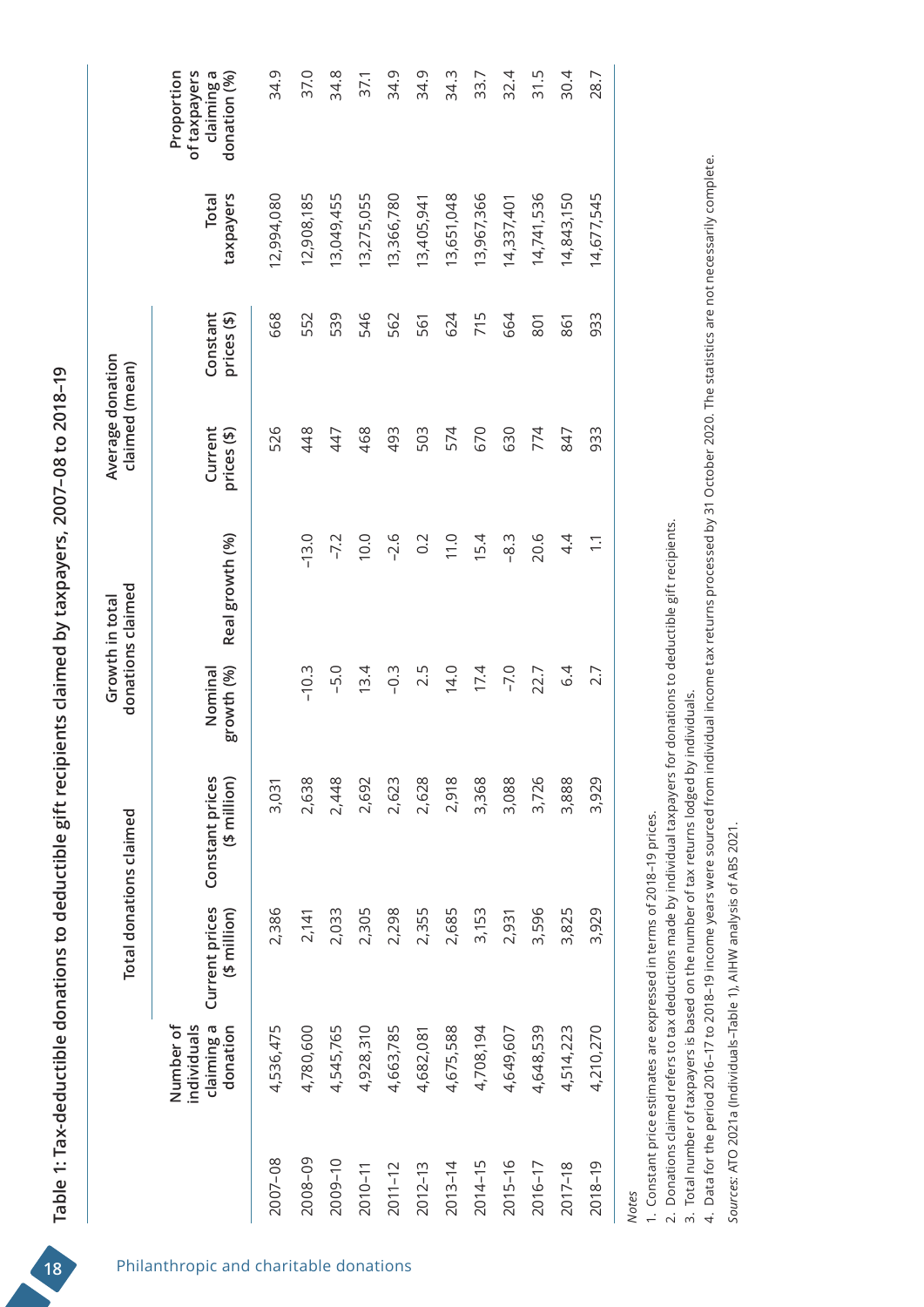|                        | <b>Total</b><br>donation<br>(\$ million) | Number of<br>individuals<br>making<br>donation | Average<br>donation (\$) | <b>Total</b><br>individual<br>taxpayers | Proportion of<br>all individual<br>taxpayers<br>making a<br>donation (%) | <b>Total taxable</b><br>income<br>(\$ billion) |
|------------------------|------------------------------------------|------------------------------------------------|--------------------------|-----------------------------------------|--------------------------------------------------------------------------|------------------------------------------------|
| Sex                    |                                          |                                                |                          |                                         |                                                                          |                                                |
| Females                | 1,777                                    | 2,155,910                                      | 824                      | 7,171,188                               | 30.1                                                                     | 368.5                                          |
| Males                  | 2,152                                    | 2,054,360                                      | 1,048                    | 7,506,357                               | 27.4                                                                     | 549.6                                          |
| Age                    |                                          |                                                |                          |                                         |                                                                          |                                                |
| Under 18               | 0.5                                      | 5,640                                          | 84                       | 151,842                                 | 3.7                                                                      | 1.5                                            |
| $18 - 24$              | 48                                       | 260,753                                        | 183                      | 1,740,085                               | 15.0                                                                     | 57.0                                           |
| $25 - 29$              | 104                                      | 395,981                                        | 262                      | 1,639,708                               | 24.1                                                                     | 83.4                                           |
| $30 - 34$              | 147                                      | 457,777                                        | 321                      | 1,658,154                               | 27.6                                                                     | 102.3                                          |
| $35 - 39$              | 194                                      | 475,532                                        | 408                      | 1,566,404                               | 30.4                                                                     | 111.2                                          |
| $40 - 44$              | 210                                      | 452,652                                        | 463                      | 1,385,066                               | 32.7                                                                     | 108.5                                          |
| $45 - 49$              | 262                                      | 485,040                                        | 541                      | 1,426,322                               | 34.0                                                                     | 117.0                                          |
| $50 - 54$              | 322                                      | 446,865                                        | 721                      | 1,278,309                               | 35.0                                                                     | 102.8                                          |
| $55 - 59$              | 960                                      | 443,452                                        | 2,165                    | 1,238,647                               | 35.8                                                                     | 93.9                                           |
| $60 - 64$              | 298                                      | 341,098                                        | 875                      | 995,602                                 | 34.3                                                                     | 62.7                                           |
| $65 - 69$              | 346                                      | 193,971                                        | 1,784                    | 656,728                                 | 29.5                                                                     | 34.2                                           |
| $70 - 74$              | 445                                      | 107,407                                        | 4,140                    | 415,649                                 | 25.8                                                                     | 18.6                                           |
| 75 and over            | 593                                      | 144,102                                        | 4,118                    | 525,029                                 | 27.4                                                                     | 25.2                                           |
| Taxable income         |                                          |                                                |                          |                                         |                                                                          |                                                |
| \$25,000 or less       | 410                                      | 368,330                                        | 1,114                    | 3,915,917                               | 9.4                                                                      | 44.7                                           |
| \$25,001 to \$48,000   | 376                                      | 957,349                                        | 393                      | 3,499,381                               | 27.4                                                                     | 127.6                                          |
| \$48,001 to \$80,000   | 525                                      | 1,328,559                                      | 395                      | 3,687,652                               | 36.0                                                                     | 229.7                                          |
| \$80,001 to \$120,000  | 459                                      | 891,418                                        | 515                      | 2,133,148                               | 41.8                                                                     | 205.7                                          |
| \$120,001 to \$250,000 | 615                                      | 549,471                                        | 1,119                    | 1,218,634                               | 45.1                                                                     | 193.7                                          |
| \$250,001 or more      | 1,544                                    | 115,143                                        | 13,409                   | 222,813                                 | 51.7                                                                     | 116.6                                          |

**Table 2: Tax-deductible donations to deductible gift recipients claimed by taxpayers, by sex, age, income level and state/territory of residence, 2018–19**

*continued*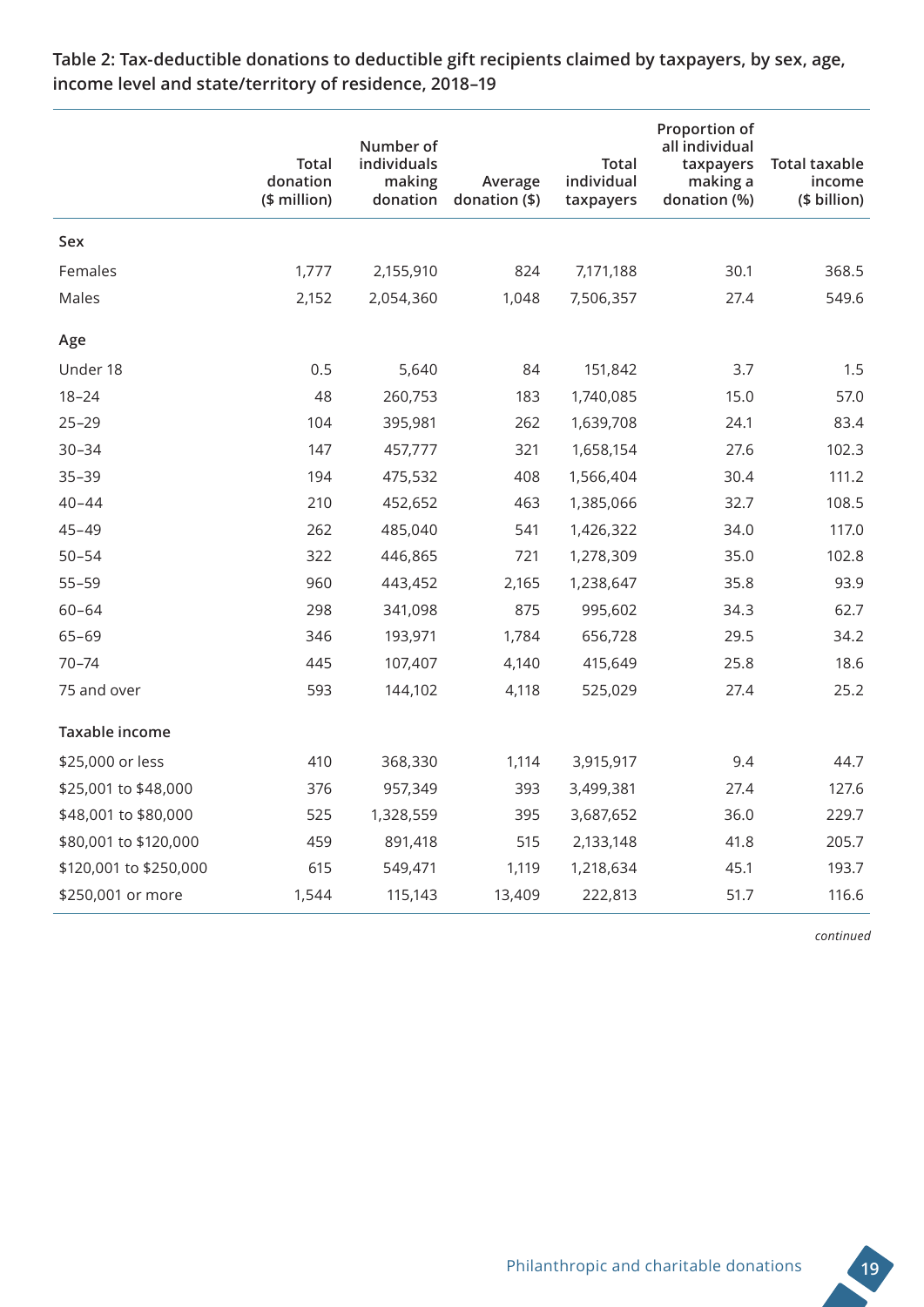**Table 2 (continued): Tax-deductible donations to deductible gift recipients claimed by taxpayers, by sex, age, income level and state/territory of residence, 2018–19**

|                              | Total<br>donation<br>(\$ million) | Number of<br>individuals<br>making<br>donation | Average<br>donation (\$) | Total<br>individual<br>taxpayers | Proportion of<br>all individual<br>taxpayers<br>making a<br>donation (%) | <b>Total taxable</b><br>income<br>(\$ billion) |
|------------------------------|-----------------------------------|------------------------------------------------|--------------------------|----------------------------------|--------------------------------------------------------------------------|------------------------------------------------|
| State/territory of residence |                                   |                                                |                          |                                  |                                                                          |                                                |
| New South Wales              | 1,358                             | 1,352,581                                      | 1,004                    | 4,600,861                        | 29.4                                                                     | 304.1                                          |
| Victoria                     | 918                               | 1,186,369                                      | 774                      | 3,753,102                        | 31.6                                                                     | 233.6                                          |
| Queensland                   | 426                               | 770,093                                        | 553                      | 2,920,162                        | 26.4                                                                     | 172.7                                          |
| Western Australia            | 912                               | 412,714                                        | 2,209                    | 1,546,324                        | 26.7                                                                     | 102.8                                          |
| South Australia              | 169                               | 260,832                                        | 648                      | 989,405                          | 26.4                                                                     | 55.6                                           |
| Tasmania                     | 42                                | 81,667                                         | 517                      | 303,080                          | 26.9                                                                     | 16.1                                           |
| Australian Capital           |                                   |                                                |                          |                                  |                                                                          |                                                |
| Territory                    | 78                                | 100,518                                        | 773                      | 278,826                          | 36.1                                                                     | 20.6                                           |
| Northern Territory           | 15                                | 36,546                                         | 422                      | 130,110                          | 28.1                                                                     | 8.6                                            |
| Overseas                     | 11                                | 8,650                                          | 1,240                    | 154,564                          | 5.6                                                                      | 4.0                                            |
| 2018-19                      | 3,929                             | 4,210,270                                      | 933                      | 14,677,545                       | 28.7                                                                     | 918.1                                          |

*Notes*

1. Donations claimed refers to tax deductions made by individual taxpayers for donations to deductible gift recipients.

2. Total number of taxpayers is based on the number of tax returns lodged by individuals.

3. Values may not sum to the totals shown due to rounding.

4. Income level is based on taxable income as assessed by the ATO.

5. Age is based on an individual's age as at 30 June at the end of the income year, based on the birth date information reported on the individual income tax return.

6. State/territory of residence is based on residential postcode as stated on individual tax returns.

7. State/territory of residence excludes 300 individuals donating around \$100,000 for which residential location was unknown.

8. Data were sourced from individual income tax returns processed by 31 October 2020. The statistics are not necessarily complete.

*Source:* ATO 2021a (Individuals–Table 2, Individuals–Table 3).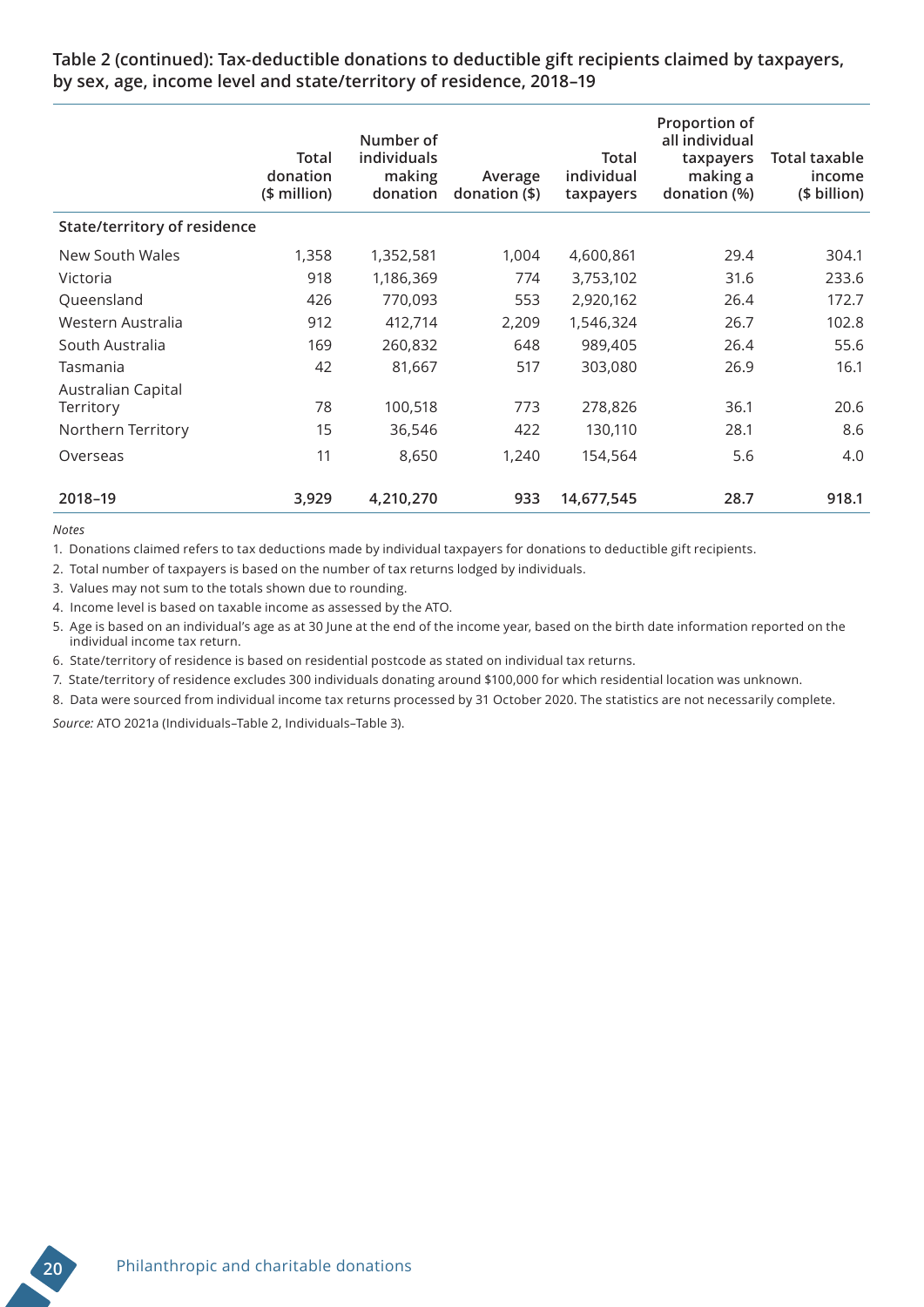#### **Table 3: Workplace giving, 2009–10 to 2018–19**

|             |                                                                |                                                  | <b>Total donations</b>            |                                    | Growth in<br>donations          |                       | Average (mean)<br>donation per individual |                         |
|-------------|----------------------------------------------------------------|--------------------------------------------------|-----------------------------------|------------------------------------|---------------------------------|-----------------------|-------------------------------------------|-------------------------|
|             | Number of<br>employers<br>participating in<br>workplace giving | Number of<br>individuals<br>making a<br>donation | Current<br>prices<br>$$$ million) | Constant<br>prices<br>$$$ million) | <b>Nominal</b><br>growth<br>(%) | Real<br>growth<br>(%) | Current<br>prices $(\$)$                  | Constant<br>prices (\$) |
| 2009-10     | 2,809                                                          | 101,373                                          | 22.8                              | 27.5                               |                                 |                       | 225                                       | 271                     |
| 2010-11     | 3,382                                                          | 157,385                                          | 30.1                              | 35.1                               | 31.7                            | 27.7                  | 191                                       | 223                     |
| $2011 - 12$ | 3,000                                                          | 130,754                                          | 27.2                              | 31.1                               | $-9.4$                          | $-11.5$               | 208                                       | 238                     |
| 2012-13     | 3,178                                                          | 141,910                                          | 28.0                              | 31.3                               | 2.9                             | 0.6                   | 197                                       | 220                     |
| $2013 - 14$ | 3,394                                                          | 156,276                                          | 31.6                              | 34.4                               | 12.8                            | 9.9                   | 202                                       | 220                     |
| 2014-15     | 3,589                                                          | 162,509                                          | 42.5                              | 45.4                               | 34.4                            | 32.2                  | 262                                       | 279                     |
| 2015-16     | 3,732                                                          | 169,706                                          | 35.1                              | 36.9                               | $-17.5$                         | $-18.7$               | 207                                       | 218                     |
| 2016-17     | 4,203                                                          | 173,502                                          | 36.0                              | 37.3                               | 2.6                             | 0.9                   | 207                                       | 215                     |
| 2017-18     | 4,386                                                          | 181,456                                          | 38.2                              | 38.8                               | 6.1                             | 4.1                   | 210                                       | 214                     |
| 2018-19     | 5,382                                                          | 201,237                                          | 43.3                              | 43.3                               | 13.5                            | 11.7                  | 215                                       | 215                     |

*Notes*

1. Constant prices measured in 2018–19 prices.

2. The number of individuals making a donation can include the same individual more than once where an individual may have worked for different organisations in the same income year.

3. Data were sourced from employer payment summaries processed 20 August 2020. The statistics are not necessarily complete.

*Sources:* ATO 2021b, AIHW analysis of ABS 2021.

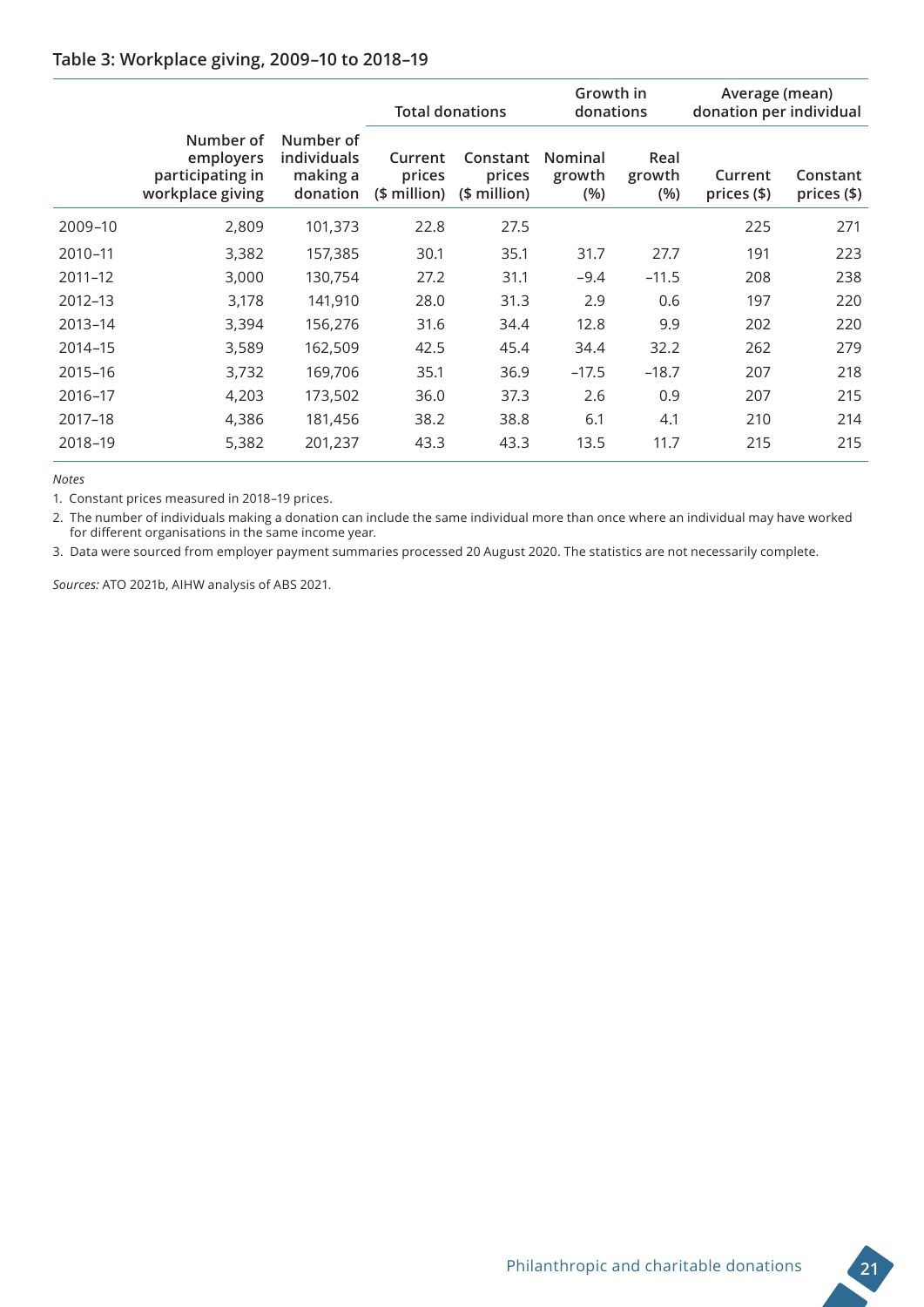|                              |                      |                                               | Average donation per individual |             |
|------------------------------|----------------------|-----------------------------------------------|---------------------------------|-------------|
|                              | Total donations (\$) | Number of<br>individuals making<br>a donation | $Mean($ \$)                     | Median (\$) |
| Age                          |                      |                                               |                                 |             |
| Under 25                     | 2,445,607            | 27,154                                        | 90                              | 44          |
| $25 - 29$                    | 3,775,476            | 24,499                                        | 154                             | 53          |
| $30 - 34$                    | 4,497,189            | 25,282                                        | 178                             | 68          |
| $35 - 39$                    | 5,554,927            | 24,906                                        | 223                             | 88          |
| $40 - 44$                    | 5,308,699            | 22,534                                        | 236                             | 100         |
| $45 - 49$                    | 5,710,285            | 22,856                                        | 250                             | 104         |
| $50 - 54$                    | 5,433,889            | 19,594                                        | 277                             | 104         |
| $55 - 59$                    | 5,153,504            | 18,159                                        | 284                             | 104         |
| $60 - 64$                    | 3,469,395            | 11,247                                        | 308                             | 104         |
| $65 - 69$                    | 1,328,695            | 3,870                                         | 343                             | 100         |
| $70 - 74$                    | 447,901              | 877                                           | 511                             | 100         |
| 75 and over                  | 207,263              | 259                                           | 800                             | 104         |
| Market segment               |                      |                                               |                                 |             |
| Government                   | 7,550,335            | 44,662                                        | 169                             | n.a.        |
| Large employers              | 20,236,251           | 107,890                                       | 188                             | n.a.        |
| Small to medium<br>employers | 6,815,593            | 26,642                                        | 256                             | n.a.        |
| Micro employers              | 1,645,764            | 3,732                                         | 441                             | n.a.        |
| Not for profit               | 7,084,875            | 18,309                                        | 387                             | n.a.        |
| 2018-19                      | 43,332,830           | 201,237                                       | 215                             | 75          |

#### **Table 4: Workplace giving by age and market segment of business, 2018–19**

*Notes*

1. The number of individuals making a donation can include the same individual more than once where an individual may have worked for different organisations in the same income year.

2. Large employers are those with total income of \$250 million or more; small to medium businesses are those with a total income of \$2 million to \$250 million; and micro employers are those with an income of less than \$2 million.

3. Values for market segment may not sum to the totals shown due to missing values.

4. Data were sourced from employer payment summaries processed 20 August 2020. The statistics are not necessarily complete.

5. n.a.: not available.

*Source:* ATO 2021b.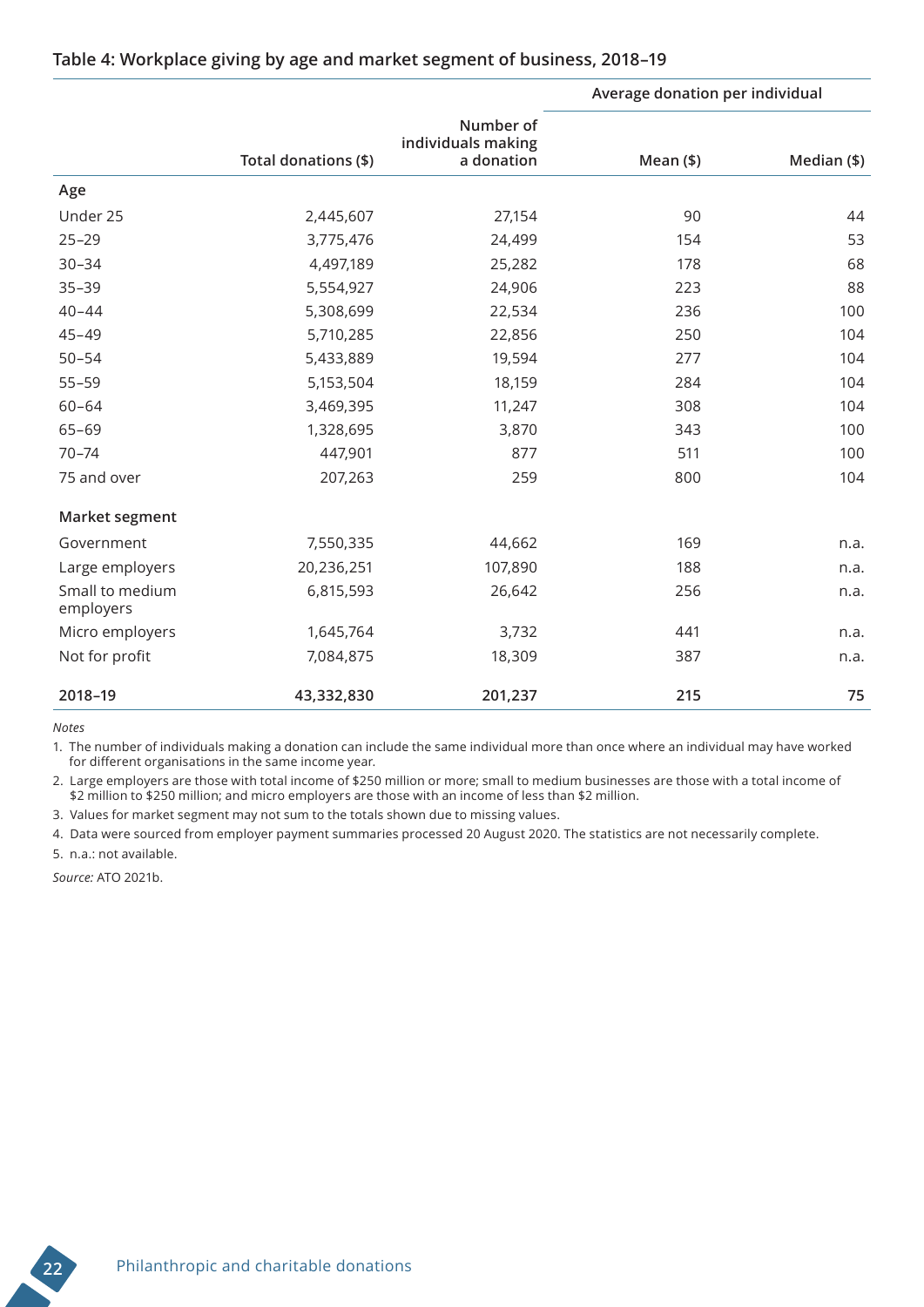| $\frac{1}{2}$<br>ļ |
|--------------------|
|                    |
|                    |
| てんへん<br>.<br>)<br> |
| į                  |
| ١                  |
| Ú<br>$\frac{a}{b}$ |

|                 |                     |                                                                                                                                                                                           | $2011 - 12$              | $2012 - 13$              | $2013 - 14$              | $2014 - 15$ | $2015 - 16$              | $2016 - 17$              | $2017 - 18$    | 2018-19                 |
|-----------------|---------------------|-------------------------------------------------------------------------------------------------------------------------------------------------------------------------------------------|--------------------------|--------------------------|--------------------------|-------------|--------------------------|--------------------------|----------------|-------------------------|
| Public          |                     |                                                                                                                                                                                           |                          |                          |                          |             |                          |                          |                |                         |
| Ancillary Funds | Donations received  |                                                                                                                                                                                           |                          |                          |                          |             |                          |                          | 684            |                         |
|                 |                     | Current prices (\$ million)<br>Constant prices (\$ million)<br>Current prices (\$ million)<br>Constant prices (\$ million)<br>Current prices (\$ million)<br>Constant prices (\$ million) | 337<br>384<br>370<br>421 | 466<br>517<br>470<br>522 | 671<br>671               | 623<br>662  | 768<br>809               | 692<br>714<br>470<br>484 | 698            | 847<br>847              |
|                 | Distributions       |                                                                                                                                                                                           |                          |                          | 525<br>571               | 508<br>540  | 394                      |                          | 395            |                         |
|                 |                     |                                                                                                                                                                                           |                          |                          |                          |             | 415                      |                          | 403            | 402<br>402              |
|                 | Net assets of funds |                                                                                                                                                                                           | 1,682                    | 2,957                    | 3,461                    | 3,717       | 3,822                    | 2,590                    | 3,483          | 3,025                   |
|                 |                     |                                                                                                                                                                                           |                          | 3,286                    | 3,762                    | 3,954       | 4,024                    | 2,670                    | 3,554          | 3,025                   |
|                 | Number of funds     |                                                                                                                                                                                           | 1,911<br>1,437           | 1,527                    | 1,550                    | 1,539       | 1,449                    | 1,304                    | 1,355          | 1,359                   |
| Private         |                     |                                                                                                                                                                                           |                          |                          |                          |             |                          |                          |                |                         |
| Ancillary Funds | Donations received  |                                                                                                                                                                                           |                          |                          |                          | 1,867       |                          |                          |                |                         |
|                 |                     |                                                                                                                                                                                           | 354<br>403<br>252<br>286 | 317<br>352<br>278<br>309 | 559<br>607<br>327<br>355 | 1,987       | 811<br>853<br>457<br>481 | 837<br>863<br>454<br>466 | 1,009<br>1,030 | 546<br>546              |
|                 | Distributions       |                                                                                                                                                                                           |                          |                          |                          | 423<br>450  |                          |                          |                |                         |
|                 |                     | Current prices (\$ million)<br>Constant prices (\$ million)<br>Current prices (\$ million)<br>Constant prices (\$ million)<br>Current prices (\$ million)                                 |                          |                          |                          |             |                          |                          | 394<br>402     | 565<br>565              |
|                 | Net assets of funds |                                                                                                                                                                                           | 2,934                    | 3,403                    | 4,247                    | 5,980       | 8,307                    | 9,404                    | 7,183          |                         |
|                 |                     |                                                                                                                                                                                           | 3,334                    | 3,781                    | 4,616                    | 6,361       | 8,745                    | 9,695                    | 7,330          |                         |
|                 | Number of funds     |                                                                                                                                                                                           | 1,002                    | 1,069                    | 1,204                    | 1,315       | 1,426                    | 1,495                    | 1,650          | 7,304<br>7,304<br>1,731 |
| <b>Notes</b>    |                     |                                                                                                                                                                                           |                          |                          |                          |             |                          |                          |                |                         |

1. Constant prices measured in 2018-19 prices. 1. Constant prices measured in 2018–19 prices.

2. Funds received by Private Ancillary Funds in 2014-15 increased sharply due to a donation of \$953 million from the Paul Ramsay Foundation (McGregor-Lowndes et al. 2019; McLeod 2018). 2. Funds received by Private Ancillary Funds in 2014–15 increased sharply due to a donation of \$953 million from the Paul Ramsay Foundation (McGregor-Lowndes et al. 2019; McLeod 2018). Sources: ATO 2021a (Charities-Table 4), AIHW analysis of ABS 2021. *Sources:* ATO 2021a (Charities–Table 4), AIHW analysis of ABS 2021.

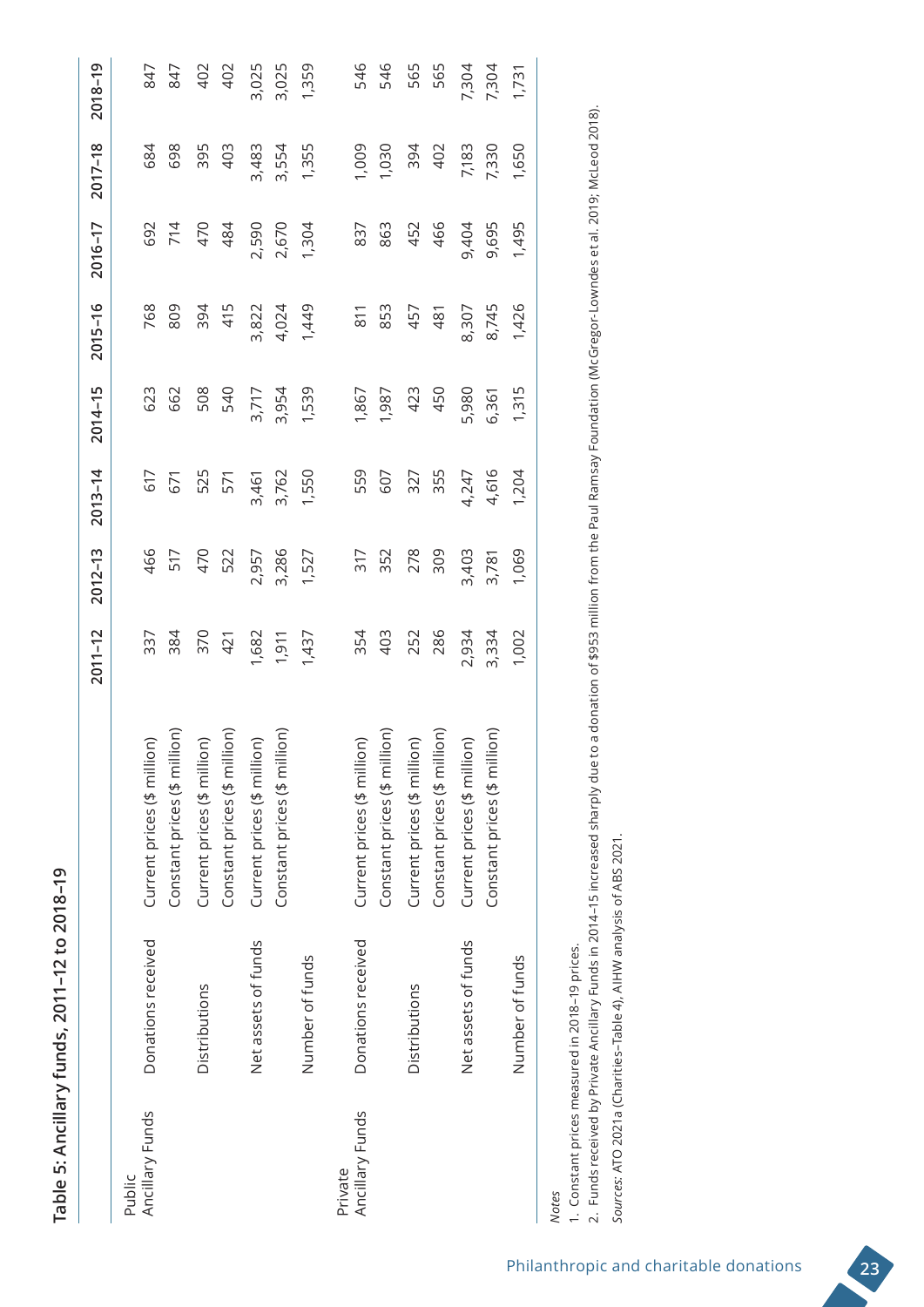## **Table 6: Number of deductible gift recipients, by type, as at 1 November 2020**

|                                                                                                                             |        | Number of DGRs Per cent of DGRs |
|-----------------------------------------------------------------------------------------------------------------------------|--------|---------------------------------|
| Public benevolent institutions                                                                                              | 10,797 | 35.1                            |
| School or college building fund                                                                                             | 4,908  | 16.0                            |
| <b>Health Promotion Charity</b>                                                                                             | 1,981  | 6.4                             |
| Private Ancillary Funds                                                                                                     | 1,845  | 6.0                             |
| Public fund on the register of cultural organisations                                                                       | 1,788  | 5.8                             |
| Public library                                                                                                              | 1,709  | 5.6                             |
| <b>Public Ancillary Funds</b>                                                                                               | 1,422  | 4.6                             |
| Scholarship fund                                                                                                            | 666    | 2.2                             |
| Public fund on the register of environmental organisations                                                                  | 665    | 2.2                             |
| Public museum                                                                                                               | 630    | 2.1                             |
| Public fund for persons in necessitous circumstances                                                                        | 611    | 2.0                             |
| Animal welfare charity                                                                                                      | 552    | 1.8                             |
| Public fund for providing volunteer based emergency services                                                                | 372    | 1.2                             |
| Public fund for religious instruction in government schools                                                                 | 305    | 1.0                             |
| Public hospital                                                                                                             | 299    | 1.0                             |
| Overseas aid fund                                                                                                           | 260    | 0.8                             |
| Government Special School                                                                                                   | 238    | 0.8                             |
| Public art gallery                                                                                                          | 196    | 0.6                             |
| Specifically listed in the Income Tax Assessment Act                                                                        | 194    | 0.6                             |
| Approved research institute                                                                                                 | 171    | 0.6                             |
| Institution consisting of a public library, public museum and public art<br>gallery or of any two of these bodies           | 122    | 0.4                             |
| Public fund on the register of harm prevention charities                                                                    | 99     | 0.3                             |
| Public fund established and maintained for the purpose of providing money<br>for the provision of public ambulance services | 84     | 0.3                             |
| <b>TAFE</b>                                                                                                                 | 84     | 0.3                             |
| Public institution for research                                                                                             | 75     | 0.2                             |
| Public fund for public benevolent institutions                                                                              | 73     | 0.2                             |
| Charitable services institution                                                                                             | 67     | 0.2                             |
| Non-profit hospital                                                                                                         | 64     | 0.2                             |
| Residential educational institution                                                                                         | 58     | 0.2                             |
| Public university                                                                                                           | 53     | 0.2                             |
| Other organisations                                                                                                         | 340    | 1.1                             |
| <b>Total</b>                                                                                                                | 30,728 | 100.0                           |

*Notes*

1. Organisations can have more than 1 role and may be listed more than once.

2. 'Other organisations' includes DGR types other than those listed.

*Source:* ATO 2021a (Charities–Table 3).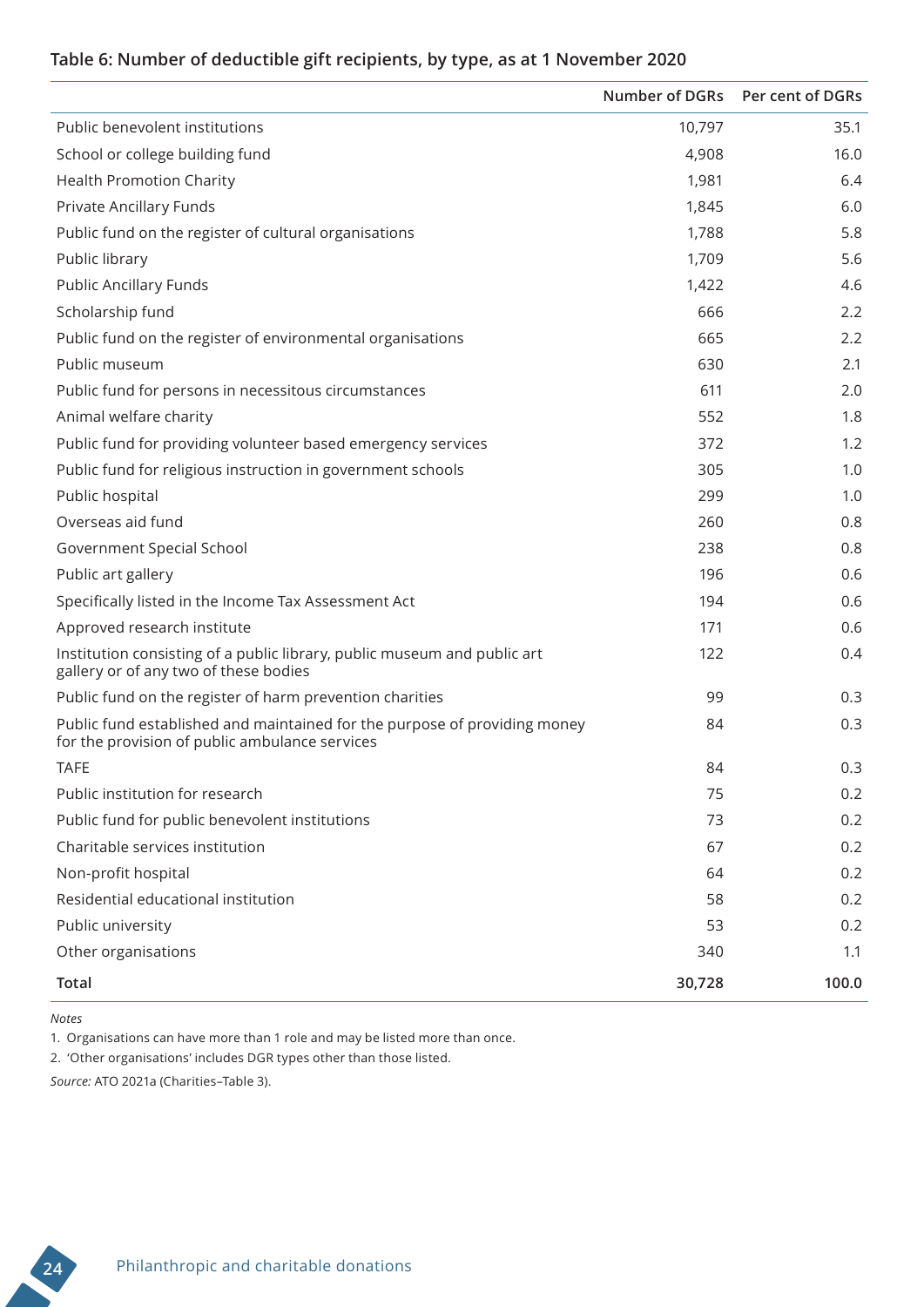# **Glossary**

**bequest:** a gift of property to a person or organisation in a will. In common usage, the term bequest is used to include gifts of money.

**charitable purpose:** the reason a charity has been set up and what its activities work towards achieving. All registered charities must have a charitable purpose. There are 12 charitable purposes set out in the Charities Act 2013 (Cth), including: advancing health, education, religion, culture or social or public welfare, promoting or protecting human rights, and other purposes beneficial to the public.

**deductible gift recipient (DGR):** a fund or organisation which has been granted DGR status through the Australian Tax Office and is entitled to receive tax-deductible gifts. Some DGRs are listed by name in the income tax law; these include organisations like Amnesty International Australia, Landcare Australia Limited and the Australian Academy of Science. For other organisations to be DGRs, they must fall within a general category set out in the income tax law. Examples include public benevolent institutions, public universities, public hospitals and school building funds.

**donation:** unconditional voluntary transfers of money, goods or services to community organisations, institutions, government entities, or individuals, in which the donating organisation or individual is not expected to receive anything in return.

**foundation:** generally refers to an organisation, usually a trust, which holds and invests money, and disperses its income in the form of grants to charitable causes and organisations within the legal restrictions for making charitable donations.

**fund:** a legal vehicle that manages and/or holds trust property to make distributions to other entities or persons.

**giving circles:** groups of people who pool their donations and jointly decide how to allocate them.

**nonprofit:** organisations that provide services to the community and do not operate to make a profit for its members (or shareholders, if applicable). A few examples are childcare centres, art centres, neighbourhood associations, medical centres and sports clubs. All profits must go back into the services the organisation provides and must not be distributed to members, even if the organisation winds up.

**peer-to-peer fundraising:** a multi-tiered approach to crowdfunding, whereby an individual can fundraise on behalf of a cause by sharing his or her fundraising page/cause with friends, family and community members for donations.

**public benevolent institution:** a type of charitable institution whose main purpose is to relieve poverty or distress.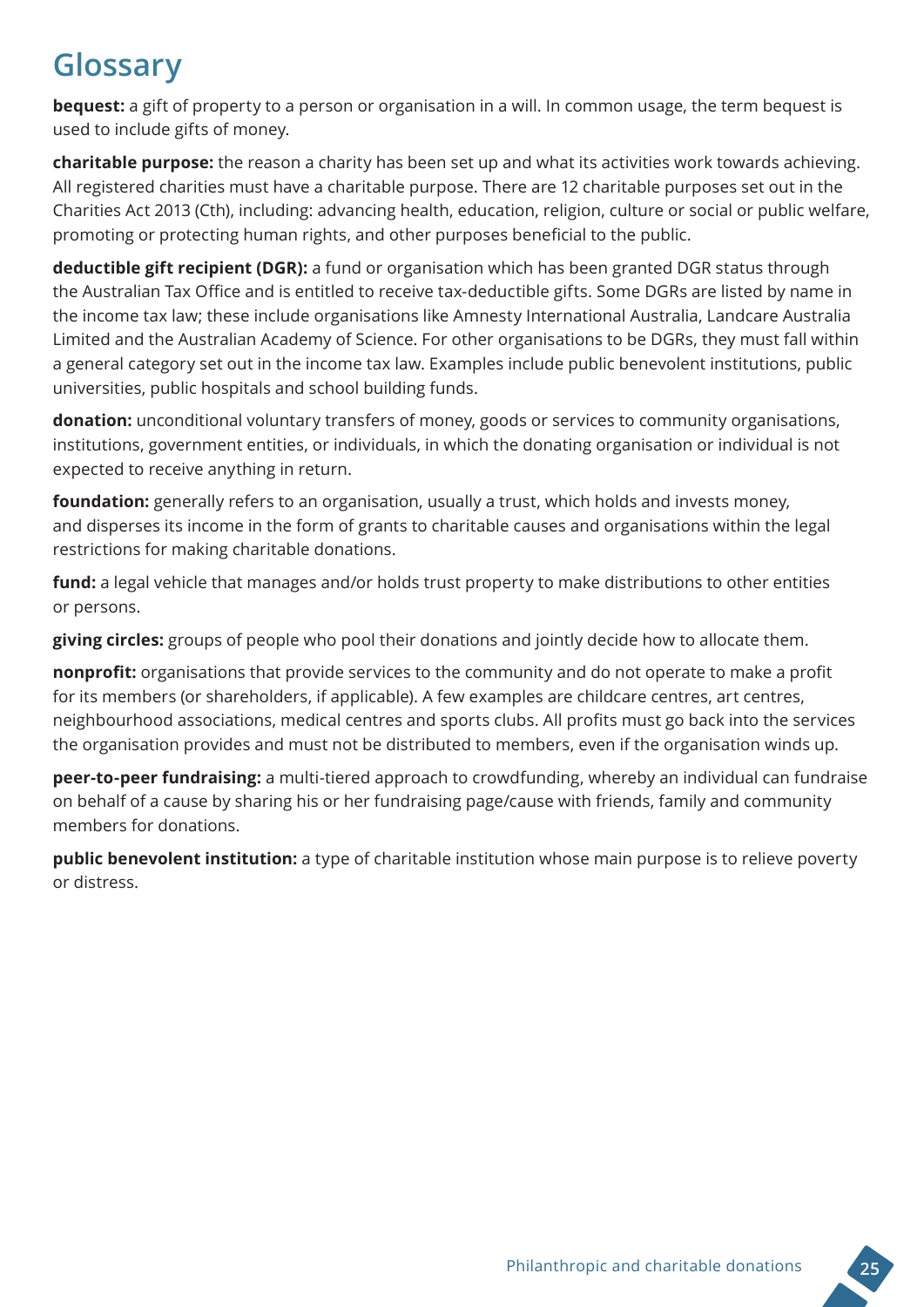## **References**

ABC News (Australian Broadcasting Company) 2020a. [Bushfire donations topped \\$282 million between](https://www.abc.net.au/news/2020-06-09/bushfire-donations-red-cross-unspent-mon%20will%20ey/12332604)  [three major charities—almost half's still in the bank](https://www.abc.net.au/news/2020-06-09/bushfire-donations-red-cross-unspent-mon%20will%20ey/12332604). Ultimo: ABC. Viewed 5 December 2020.

ABC News 2020b. [Australian fires: celebrity, business and sportspeople donations hit great height for](https://www.abc.net.au/news/2020-01-09/australian-bushfires-celebrities-and-businesses-giving-the-most/11855752)  [charity and bushfire relief.](https://www.abc.net.au/news/2020-01-09/australian-bushfires-celebrities-and-businesses-giving-the-most/11855752) Ultimo: ABC. Viewed 5 December 2020.

ABS (Australian Bureau of Statistics) 2017. Household Expenditure Survey, Australia: Summary of results. 2015–16. Canberra: ABS. Viewed 14 March 2021.

ABS 2018. [Collection of volunteering data in the ABS](https://www.abs.gov.au/research/people/people-and-communities/general-social-survey-summary-results-australia/collection-volunteering-data-abs). Canberra: ABS. Viewed 13 December 2020.

ABS 2020. General Social Survey: summary results, Australia. Canberra: ABS. Viewed 8 December, 2020.

ABS 2021. Consumer Price Index, Australia, ABS cat. no 6401.0 (reference period December 2020). Canberra: ABS. Viewed 2 February 2021.

ACNC (Australian Charities and Not-for-profits Commission) 2020a. [ACNC home page](https://www.acnc.gov.au/). Melbourne: ACNC. Viewed 28 December 2020.

ACNC 2020b. Are there too many charities Australia? Melbourne: ACNC. Viewed 28 November 2020.

ACNC 2021a. [Charities and fundraising](https://www.acnc.gov.au/for-public/understanding-charities/charities-and-fundraising). Melbourne: ACNC. Viewed 25 March 2021.

ACNC 2021b. [Trusts and the ACNC](https://www.acnc.gov.au/for-charities/start-charity/before-you-start-charity/charity-subtypes/trusts-and-acnc). Melbourne: ACNC. Viewed 3 March 2021.

ACNC 2021c. [Australian charities report, 7th edition](https://www.acnc.gov.au/tools/reports/australian-charities-report-7th-edition). Melbourne: ACNC. Viewed 19 May 2021.

ATO (Australian Taxation Office) 2021a. [Taxation Statistics 2018–19.](https://data.gov.au/data/dataset/taxation-statistics-2018-19) Canberra: ATO. Viewed 6 June 2021.

ATO 2021b. 'Workplace Giving 2018–19', unpublished data. Canberra: ATO.

Baker C, Barraket J & Elmes A 2016. Philanthropy and philanthropists. Giving Australia 2016 report series commissioned by the Australian Government Department of Social Services. Melbourne: Centre for Social Impact Swinburne, Swinburne University of Technology, the Australian Centre for Philanthropy and Nonprofit Studies, Queensland University of Technology, and the Centre for Corporate Public Affairs.

Burns W, Wang S & Arias D 2017. Business giving and volunteering. Giving Australia 2016, report series commissioned by the Australian Government Department of Social Services. Sydney: Centre for Corporate Public Affairs, the Australian Centre for Philanthropy and Nonprofit Studies, Queensland University of Technology, and the Centre for Social Impact Swinburne, Swinburne University of Technology.

CAF (Charities Aid Foundation) 2019a. [CAF world giving index: 10 years of giving trends](https://www.cafonline.org/docs/default-source/about-us-publications/caf_wgi_10th_edition_report_2712a_web_101019.pdf). Kent, UK: CAF. Viewed 26 November 2020.

CAF 2019b. [Australia giving 2019: an overview of charitable giving in Australia](https://www.cafonline.org/docs/default-source/about-us-publications/caf-australia-giving-report-2019-16master.pdf?sfvrsn=65e49940_2). Kent, UK: CAF. Viewed 14 December 2020.

Cortis N, Powell A, Ramia I & Marjolin A 2018. Australia's grant-making charities in 2016: an analysis of structured philanthropy and other grant-makers. Sydney: Centre for Social Impact and Social Policy Research Centre, University of New South Wales.

Crittall M & Scaife W 2018. [National Fete Research Project](https://research.qut.edu.au/australian-centre-for-philanthropy-and-nonprofit-studies/research/national-fete-research-project/). Brisbane: Australian Centre for Philanthropy and Nonprofit Studies, Queensland University of Technology.

Effective Philanthropy 2011. [Strategies for increasing high net worth and ultra high net worth giving](https://www.philanthropy.org.au/images/site/misc/Tools__Resources/PA-High-Net-Worth-Giving-Report-170211.pdf). Melbourne: Effective Philanthropy. Viewed 11 January 2021.

F&P (Fundraising and Philanthropy magazine) 2020. [The impact of Covid-19 on fundraising](https://www.fpmagazine.com.au/quest-digital-contactless-payments-charity-377191/). New Lambton: F&P. Viewed 14 January 2021.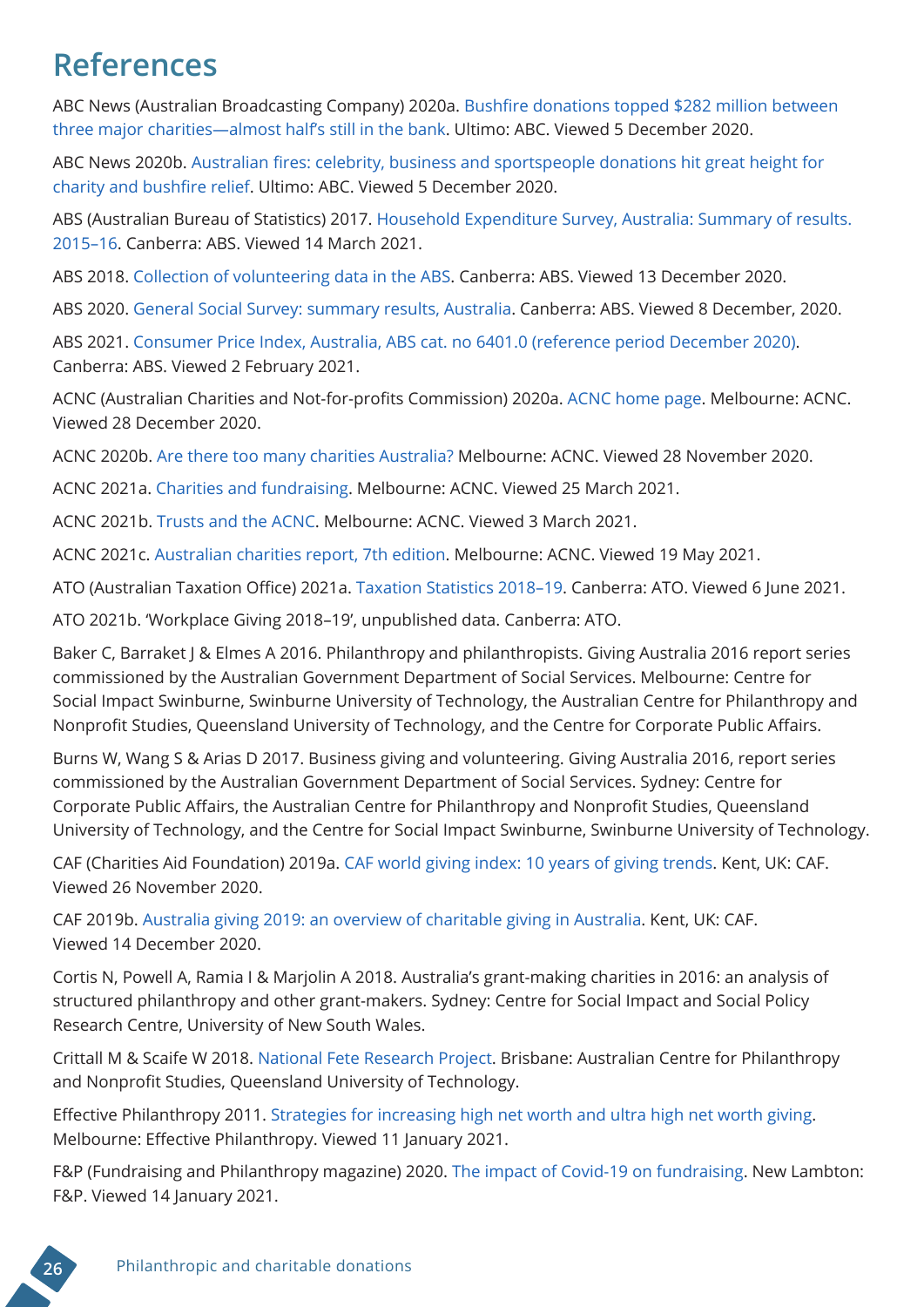F&P 2021. [The givers: Australia's top 25 philanthropists](https://www.fpmagazine.com.au/a-list-of-the-most-generous-givers-in-australia-378547/). New Lambton: F&P. Viewed 23 March 2021.

GivingTuesday 2020. [GivingTuesday home page](https://www.givingtuesday.org/). Viewed 14 January 2020.

Hinchliffe R 2020. [Charity donation fintech Goodworld launches in Australia](https://www.fintechfutures.com/2020/07/charity-donation-fintech-goodworld-launches-in-australia/). London: Fintech Futures. Viewed 12 January 2021.

Impact Investing Australia 2020. [Impact investing Australia home page.](https://impactinvestingaustralia.com/) Melbourne: Impact Investing Australia. Viewed 5 March 2021.

Impact Investing Hub 2017. [Understanding Impact Investing](https://www.impactinvestinghub.com.au/about-impact-investing/understand-impact-investing/). Edgecliff: Impact Investing Social Impact Hub. Viewed 5 March 2021.

Institute of Community Directors Australia 2020. [COVID-19: community sector impact survey.](https://www.ourcommunity.com.au/files/covid-19-communitysurvey.pdf) North Melbourne: Our Community. Viewed 14 January 2020.

Krach K 2017. [8 of the top ways technology has influenced philanthropy.](https://medium.com/@KeithKrach/8-of-the-top-ways-technology-has-influenced-philanthropy-9a30c41f87bb) Viewed 14 January 2021.

Martin F 2018. Tax deductibility of philanthropic donations: reform of the specific listing provisions in Australia. Australian Tax Forum 33(3).

Masige S 2020. ['Charities that rely strictly on cash will face a decline in donations': how charity fundraising](https://www.businessinsider.com.au/fundraising-covid-australia-charity-cash-2020-9)  [is changing thanks to Australia going cashless during COVID-19.](https://www.businessinsider.com.au/fundraising-covid-australia-charity-cash-2020-9) Sydney: Business Insider Australia. Viewed 14 January 2021.

McCrindle Research 2019. [Australian community trends report: national research study.](https://clarety-acf.s3.amazonaws.com/userimages/Resources/ACT_Report_McCrindle_Feb2019.pdf) Norwest: McCrindle Research. Viewed 11 March 2021.

McGregor-Lowndes M, Crittall M, Conroy D, Keast R, Baker C, Barraket J & Scaife W 2017. Individual giving and volunteering. Giving Australia 2016 report series commissioned by the Australian Government Department of Social Services. Brisbane: Australian Centre for Philanthropy and Nonprofit Studies, Queensland University of Technlology, the Centre for Social Impact Swinburne, Swinburne University of Technology, and the Centre for Corporate Public Affairs.

McGregor-Lowndes M, Crittall M & Williamson A 2019. [Ancillary funds 2000–2017.](https://eprints.qut.edu.au/197410/1/2019_2_Ancillary_Funds_Final_1.pdf) Brisbane: Australian Centre for Philanthropy and Nonprofit Studies, Queensland University of Technology. Viewed 9 February 2021.

McGregor-Lowndes M, Balcsun M & Williamson A 2020. [An examination of tax-deductible donations made](https://eprints.qut.edu.au/204319/1/Tax_stats_Working_Paper_2017_18_Final.pdf)  [by individual Australian taxpayers in 2017–18: working paper no. ACPNS 73](https://eprints.qut.edu.au/204319/1/Tax_stats_Working_Paper_2017_18_Final.pdf). Brisbane: Australian Centre for Philanthropy and Nonprofit Studies, Queensland University of Technology.

McLeod J 2018. The support report: the changing shape of giving and the significant implication for [recipients](https://www.jbwere.com.au/content/dam/jbwere/documents/JBWere-Support-Report-2018.pdf). JBWere. Viewed 24 March 2021.

McLeod J 2020. [Where to from here? The outlook for philanthropy during COVID-19](https://www.philanthropy.org.au/images/site/publications/where-to-from-here-the-outlook-for-philanthropy-during-covid-19-pdf.pdf). JBWere. Viewed 30 November 2020.

Mitchell V 2018. [How World Vision Australia harnessed digital to revitalise donations and connect with](https://www.cmo.com.au/article/633381/how-world-vision-australia-harnessed-digital-revitalise-donations-connect-customers/)  [customers](https://www.cmo.com.au/article/633381/how-world-vision-australia-harnessed-digital-revitalise-donations-connect-customers/). North Sydney: IDG Communications. Viewed 12 January 2021.

Not-for-profit Law 2021. [Fundraising](https://nfplaw.org.au/fundraising). Justice Connect. Viewed 30 March 2021.

PA (Philanthropy Australia) 2019. [Annual Report 2019](https://www.philanthropy.org.au/images/site/publications/Philanthropy_Australian_2019_Annual_Report_.pdf). Philanthropy Australia. Viewed 23 November 2020.

PA 2020a. [Philanthropy and COVID-19.](https://www.philanthropy.org.au/tools-resources/philanthropy-and-covid-19/) Philanthropy Australia. Viewed 27 November 2020.

PA 2020b. [Lessons for COVID from the GFC.](https://www.philanthropy.org.au/stories-GFC-and-COVID/) Philanthropy Australia. Viewed 30 November 2020.

PA 2020c. [Giving in Australia: the fast facts](https://www.philanthropy.org.au/tools-resources/fast-facts-and-stats/). Philanthropy Australia. Viewed 31 December 2020.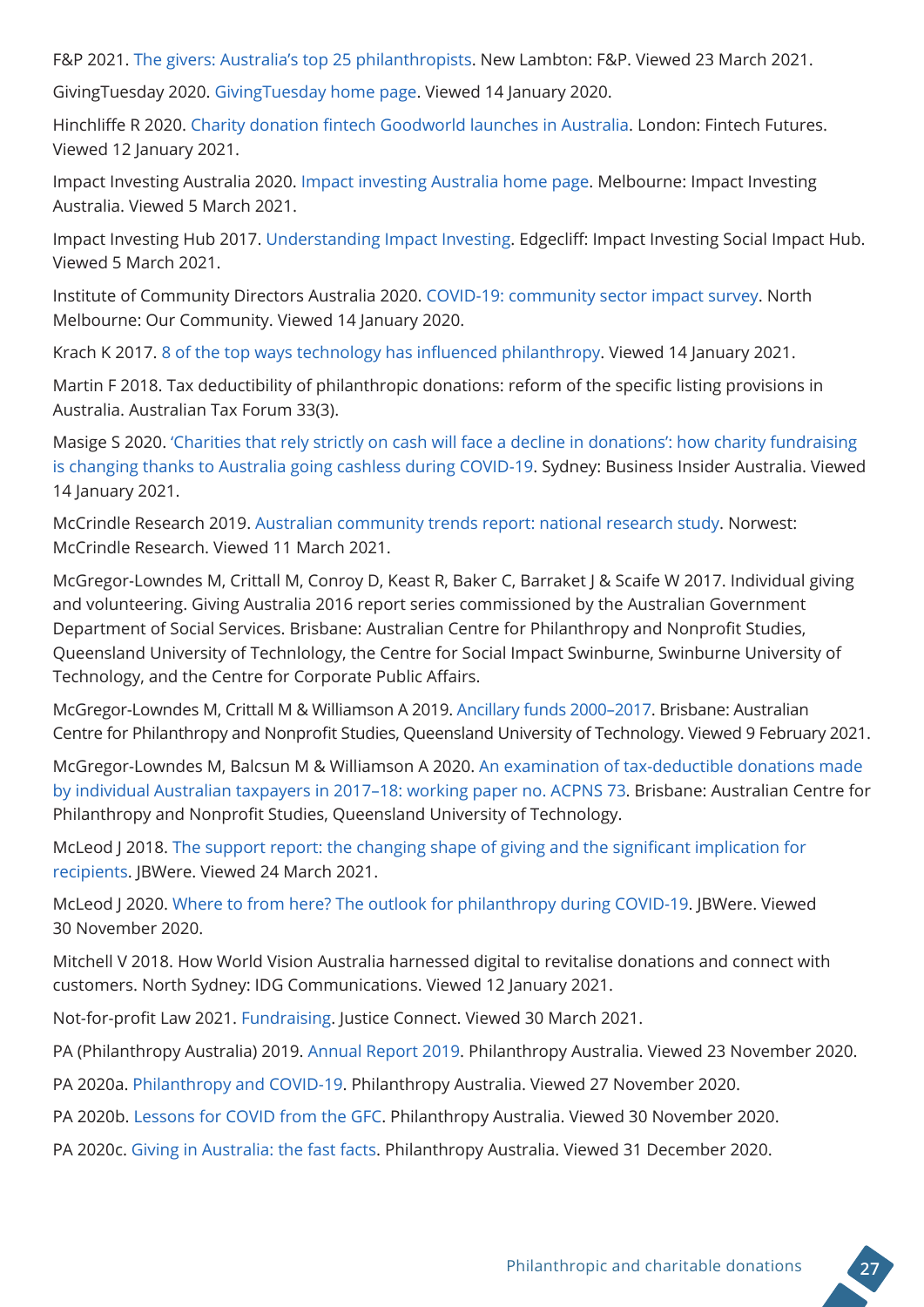Scaife W, McGregor-Lowndes M, Barraket J & Burns W (eds) 2016. Giving Australia 2016: literature review summary report. Brisbane: Australian Centre for Philanthropy and Nonprofit Studies, Queensland University of Technology, the Centre for Social Impact Swinburne, Swinburne University of Technology, and the Centre for Corporate Public Affairs.

Seselja Z (Assistant Minister for Finance, Charities and Electoral Matters) 2020. [Incentivising increased](https://www.financeminister.gov.au/assistant/media-release/2020/05/06/incentivising-increased-support-charities-response-covid-19)  [support to charities in response to COVID-19](https://www.financeminister.gov.au/assistant/media-release/2020/05/06/incentivising-increased-support-charities-response-covid-19). Media release by the Assistant Minister for Finance, Charities and Electoral Matters, 6 May 2020. Canberra. Viewed 15 March 2021.

VA (Volunteering Australia) 2015. [Volunteering Australia Project: The review of the definition of](https://www.volunteeringaustralia.org/wp-content/uploads/Definition-of-Volunteering-27-July-20151.pdf)  [volunteering](https://www.volunteeringaustralia.org/wp-content/uploads/Definition-of-Volunteering-27-July-20151.pdf). Canberra: VA. Viewed 11 December 2020.

WGA (Workplace Giving Australia) 2017. [Tax benefits of workplace giving](https://www.1mdonors.org.au/app/uploads/2017/04/180501_Tax-Benefits-of-Workplace-Giving-Illustrated.pdf). Sydney: WGA. Viewed 11 March 2021.

WGA 2020a. [FY19 ATO data and giving research.](https://library.workplacegivingaustralia.org.au/fy19-ato-data-and-giving-research/) Sydney: WGA. Viewed 1 January 2021.

WGA 2020b. [Winners announced for the 2020 Workplace Giving Excellent Awards](https://www.1mdonors.org.au/winners-2020-wpg-awards/). Sydney: WGA. Viewed 24 March .2021

WGA 2021. [Why workplace giving?](https://workplacegivingaustralia.org.au/get-involved/why-workplace-giving/) Sydney: WGA. Viewed 4 February 2021.

Wilson C & Knowles D 2015. [The 2015 Koda Capital Australian Giving Review](https://kodacapital.com/wp-content/uploads/the-2015-koda-capital-australian-giving-review.pdf). Koda Capital. Viewed 8 February 2021.

# **Acknowledgments**

Research and authoring by Ms Karen Byng of the Economics, Expenditure and Medicare unit. Guidance and feedback was generously provided by Mr Matthew James, Dr Adrian Webster and Mr Jason Thomson of AIHW, Mr Matt Power (ATO), Ms Rachel Smith (ACNC) and A/Prof Scaife (QUT).